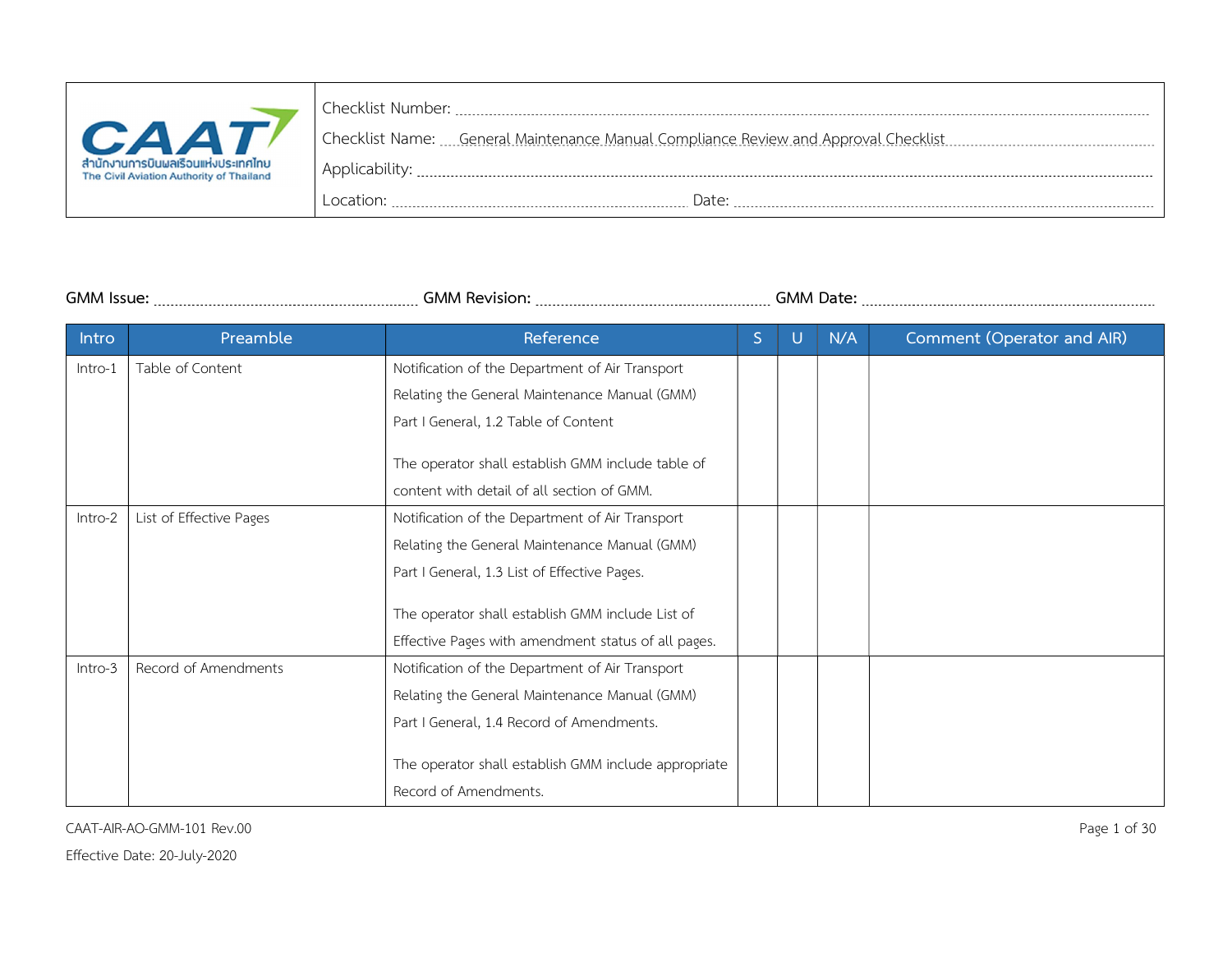| Intro-4        | Distribution List               | Notification of the Department of Air Transport            |   |   |     |                            |
|----------------|---------------------------------|------------------------------------------------------------|---|---|-----|----------------------------|
|                |                                 | Relating the General Maintenance Manual (GMM)              |   |   |     |                            |
|                |                                 | Part I General, 1.5 Distribution List.                     |   |   |     |                            |
|                |                                 |                                                            |   |   |     |                            |
|                |                                 | The operator shall establish GMM include Distribution List |   |   |     |                            |
|                |                                 | with name or position that hold the GMM in controlled      |   |   |     |                            |
|                |                                 | Copy of the Manual.                                        |   |   |     |                            |
| Intro-5        | Abbreviation                    | Notification of the Department of Air Transport            |   |   |     |                            |
|                |                                 | Relating the General Maintenance Manual (GMM)              |   |   |     |                            |
|                |                                 | Part I General, 1.6 Abbreviation                           |   |   |     |                            |
|                |                                 |                                                            |   |   |     |                            |
|                |                                 | The operator shall establish GMM include appropriate       |   |   |     |                            |
|                |                                 | Abbreviation.                                              |   |   |     |                            |
|                |                                 |                                                            |   |   |     |                            |
| $\overline{0}$ | <b>General Organization</b>     | Reference                                                  | S | U | N/A | Comment (Operator and AIR) |
| 0.1            | Corporate commitment by the     | Notification of the Department of Air Transport            |   |   |     |                            |
|                | Accountable Manager of Operator | Relating the General Maintenance Manual (GMM)              |   |   |     |                            |
|                |                                 | Part I General, 1.1 Accountable Manager Statement          |   |   |     |                            |
|                |                                 |                                                            |   |   |     |                            |
|                |                                 | The accountable manager's exposition statement             |   |   |     |                            |
|                |                                 | should embrace the intent of the following this            |   |   |     |                            |
|                |                                 | statement                                                  |   |   |     |                            |
| 0.2            | General Information             |                                                            |   |   |     |                            |
|                | 0.2.1 Brief description of the  | Notification of the Department of Air Transport            |   |   |     |                            |
|                | organization                    | Relating the General Maintenance Manual (GMM)              |   |   |     |                            |
|                |                                 | Part I General, 1.7 General                                |   |   |     |                            |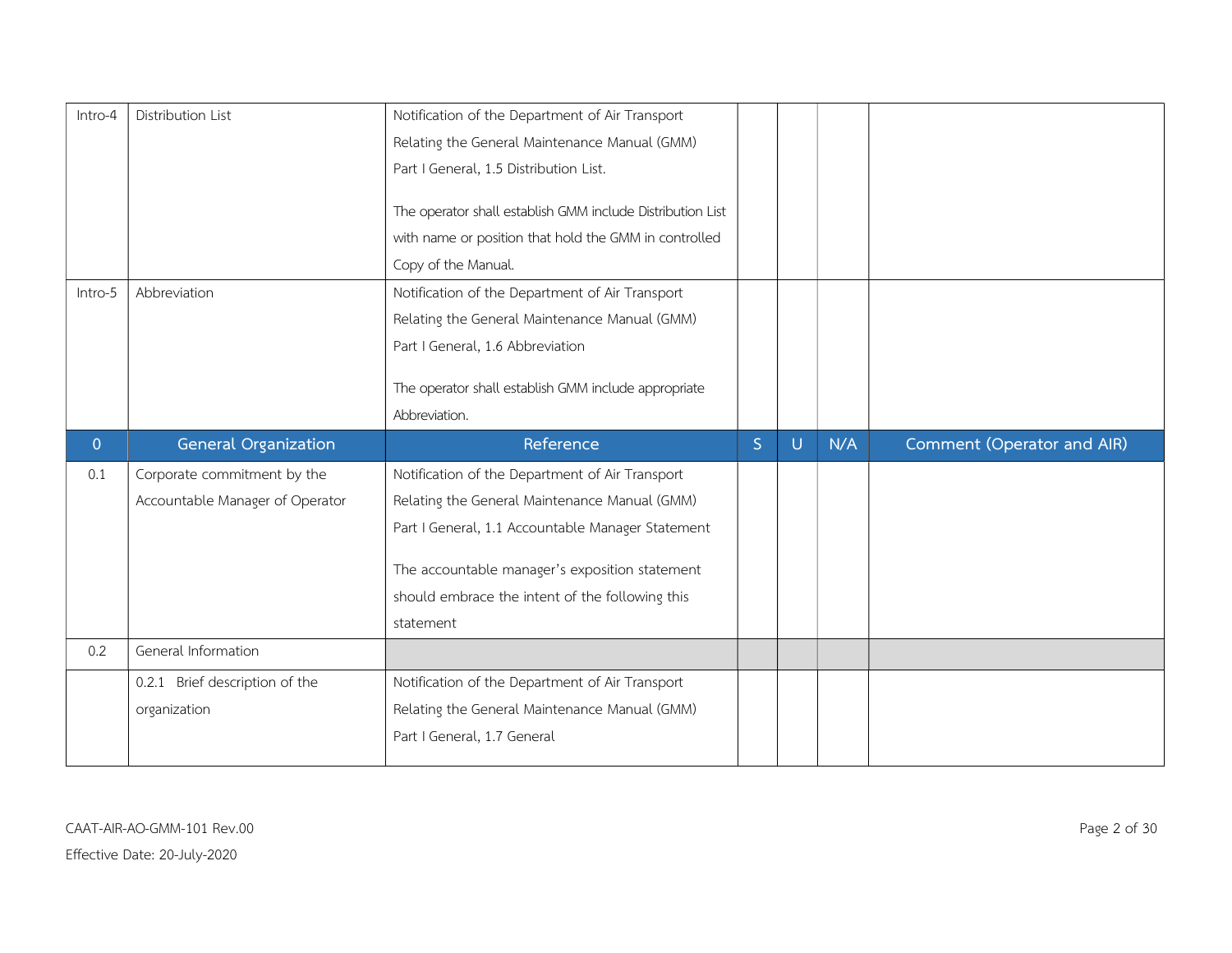|                               | The operator should describe broadly how the whole        |
|-------------------------------|-----------------------------------------------------------|
|                               | organization is organized under the management of         |
|                               | the accountable manager, and should refer to 0.4          |
|                               | Management Organization Chart                             |
| 0.2.2 Relationship with other | Notification of the Department of Air Transport           |
| organizations                 | Relating the General Maintenance Manual (GMM)             |
|                               | Part I General, 1.7 General                               |
|                               | Subsidiaries/Mother Company - For clarity purpose,        |
|                               | where the organization belongs to a group, the operator   |
|                               | should explain the specific relationship the organization |
|                               | may have with other members of that group.                |
|                               | Consortia - Where the organization belongs to a           |
|                               | consortium, it should be indicated here. The other        |
|                               | members of the consortium should be specified as well     |
|                               | as the scope of organization of the consortium.           |
| 0.2.3 Fleet composition       | Notification of the Department of Air Transport           |
|                               | Relating the General Maintenance Manual (GMM)             |
|                               | Part I General, 1.7 General                               |
|                               | The operator should specify type of aircraft, engine      |
|                               | and APU series of aircraft, engine and APU, aircraft      |
|                               | registrations, aircraft owner, contract references, etc.  |
| Type of operation<br>0.2.4    | Notification of the Department of Air Transport           |
|                               | Relating the General Maintenance Manual (GMM)             |
|                               | Part I General, 1.7 General                               |
|                               |                                                           |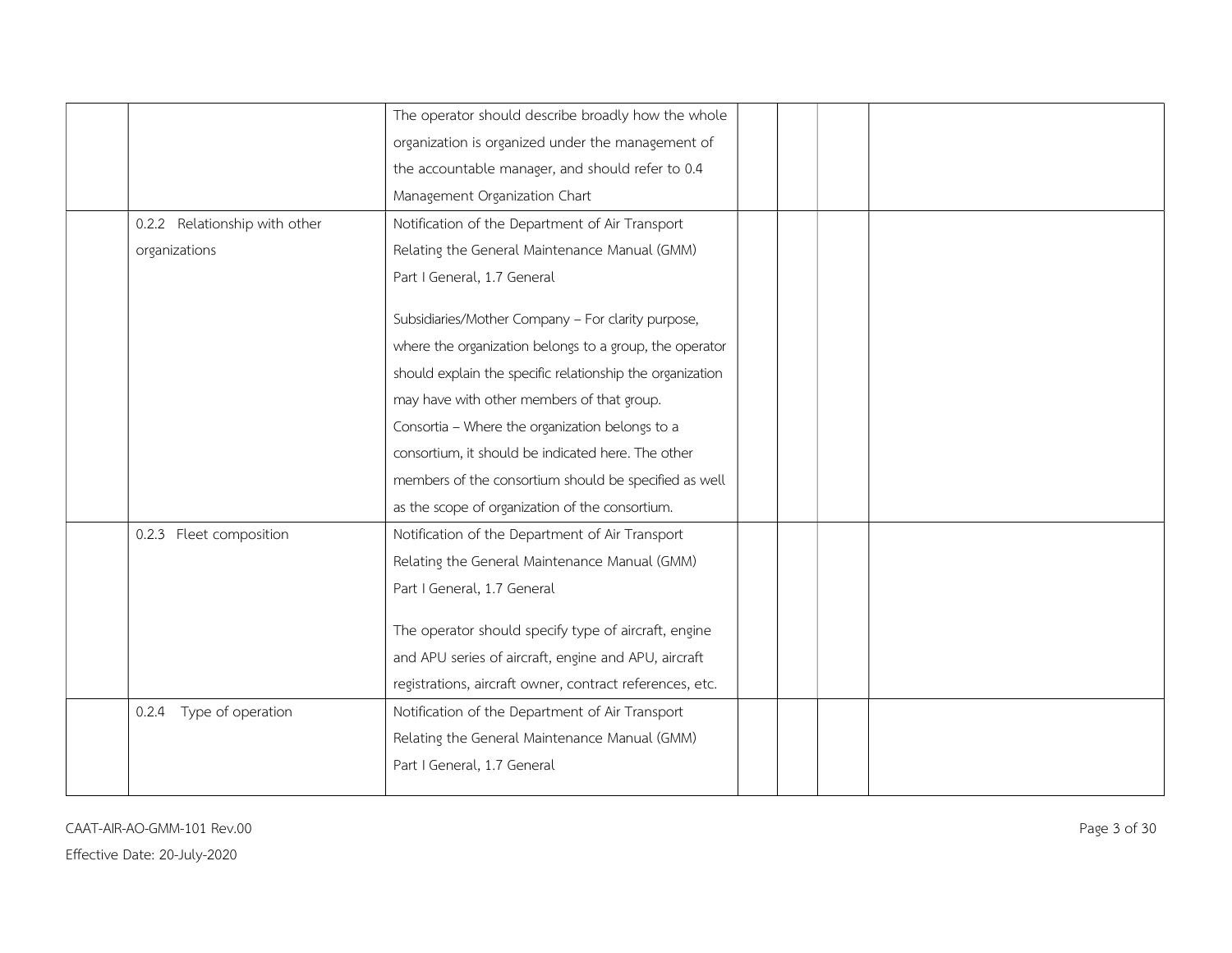|     |                                  | The operator should give broad information on the           |  |  |
|-----|----------------------------------|-------------------------------------------------------------|--|--|
|     |                                  | type of operation such as: commercial air transport         |  |  |
|     |                                  | operations, long haul/short haul/regional, schedule         |  |  |
|     |                                  | /charter etc.                                               |  |  |
|     | 0.2.5 Line station locations     | Notification of the Department of Air Transport             |  |  |
|     |                                  | Relating the General Maintenance Manual (GMM)               |  |  |
|     |                                  | Part I General, 1.7 General                                 |  |  |
|     |                                  | The operator should give broad information on all           |  |  |
|     |                                  | line station locations that operate by operator.            |  |  |
| 0.3 | Maintenance Management personnel |                                                             |  |  |
|     | 0.3.1 Accountable Manager        | Notification of the Department of Air Transport             |  |  |
|     |                                  | Relating the General Maintenance Manual (GMM)               |  |  |
|     |                                  | Part I General, 1.9 Management Personnel                    |  |  |
|     |                                  | The operator should address the duties and responsibilities |  |  |
|     |                                  | of the accountable manager and should demonstrate           |  |  |
|     |                                  | that he/she has corporate authority for ensuring that       |  |  |
|     |                                  | all continuing airworthiness activities can be financed     |  |  |
|     |                                  |                                                             |  |  |
|     |                                  | and carried out to the required standard.                   |  |  |
|     | 0.3.2 Nominated Post holder for  | Notification of the Department of Air Transport             |  |  |
|     | Continued Airworthiness          | Relating the General Maintenance Manual (GMM)               |  |  |
|     |                                  | Part I General, 1.9 Management Personnel                    |  |  |
|     |                                  | The operator should emphasize that the nominated            |  |  |
|     |                                  | post holder is responsible to ensure that all               |  |  |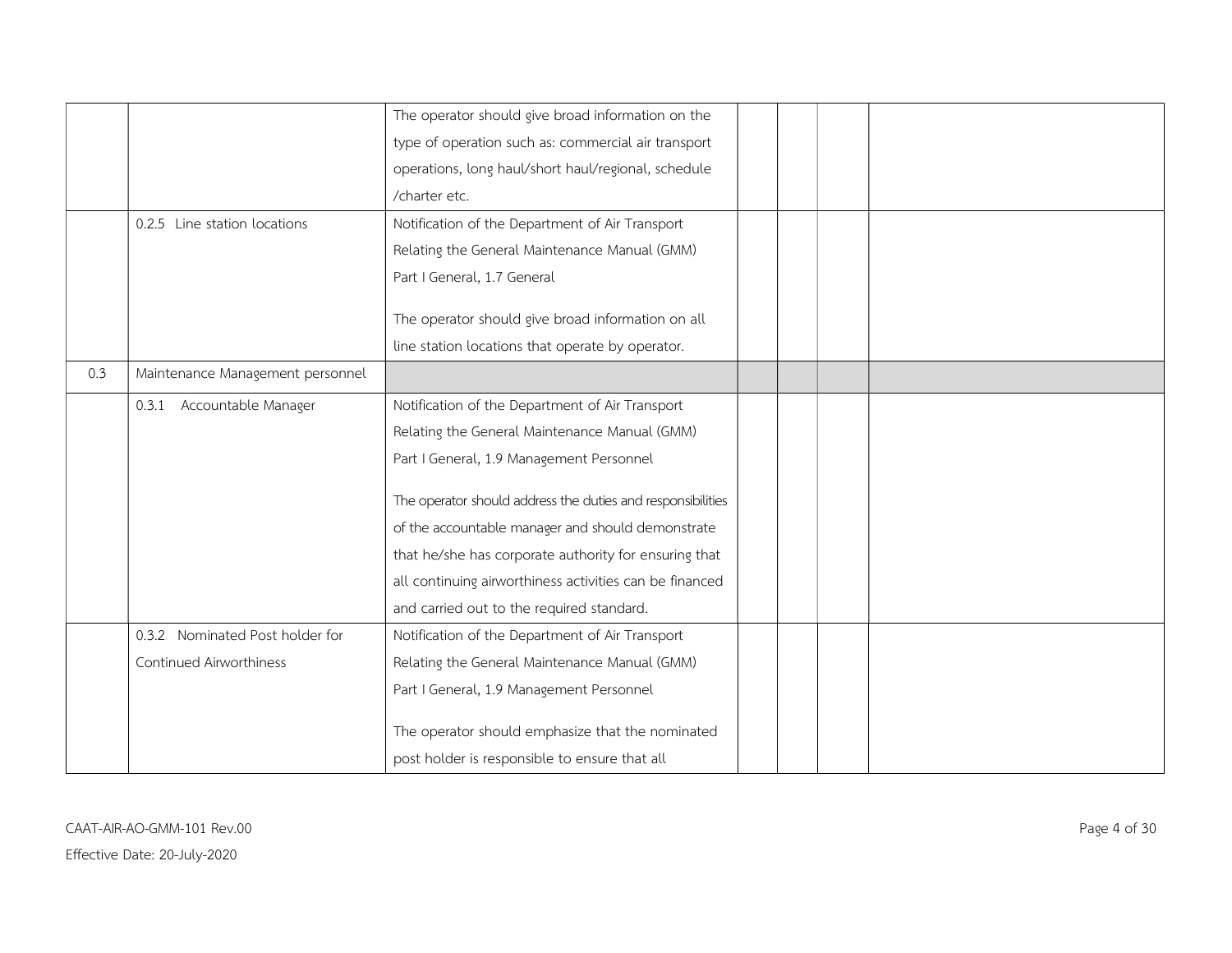|                                          | maintenance is carried out on time and describe the     |  |  |
|------------------------------------------|---------------------------------------------------------|--|--|
|                                          | extent of his/her authority.                            |  |  |
| 0.3.3 Signatories for the Certificate of | Notification of the Department of Air Transport         |  |  |
| Maintenance Review Staff (CMR)           | Relating the General Maintenance Manual (GMM)           |  |  |
|                                          | Part I General, 1.9 Management Personnel                |  |  |
|                                          |                                                         |  |  |
|                                          | The operator should show the signatories of all         |  |  |
|                                          | Certificate of Maintenance Review Staff.                |  |  |
| 0.3.4 Continuing airworthiness           | Notification of the Department of Air Transport         |  |  |
| coordination                             | Relating the General Maintenance Manual (GMM)           |  |  |
|                                          | Part I General, 1.9 Management Personnel                |  |  |
|                                          |                                                         |  |  |
|                                          | The operator should list in sufficient detail the job   |  |  |
|                                          | functions to show that all the continuing airworthiness |  |  |
|                                          | responsibilities are covered.                           |  |  |
| 0.3.5 Duties and responsibilities        | Notification of the Department of Air Transport         |  |  |
|                                          | Relating the General Maintenance Manual (GMM)           |  |  |
|                                          | Part I General, 1.9 Management Personnel                |  |  |
|                                          | The operator should further elaborate the duties and    |  |  |
|                                          |                                                         |  |  |
|                                          | responsibilities of all nominated persons and of any    |  |  |
|                                          | other management personnel.                             |  |  |
| 0.3.6 Manpower resources and             | Notification of the Department of Air Transport         |  |  |
| training policy                          | Relating the General Maintenance Manual (GMM)           |  |  |
|                                          | Part I General, 1.10 Human Resource and 1.11 Training   |  |  |
|                                          | Policy.                                                 |  |  |
|                                          |                                                         |  |  |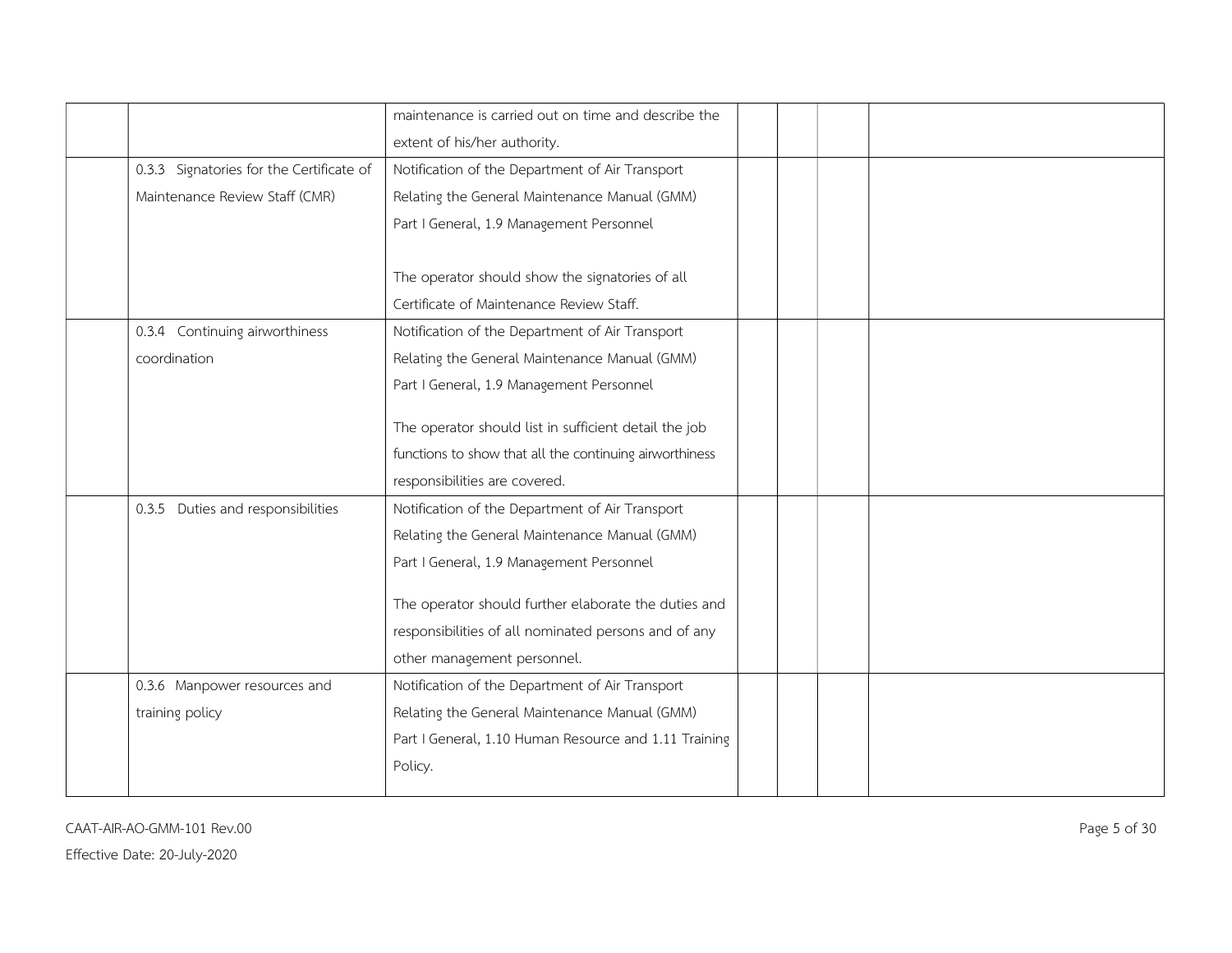|     |                                         | Manpower Resources - the operator should give            |  |  |
|-----|-----------------------------------------|----------------------------------------------------------|--|--|
|     |                                         | broad figures to show that the number of involved        |  |  |
|     |                                         | maintenance staff in continuing airworthiness.           |  |  |
|     |                                         | Training Policy - the operator should show that the      |  |  |
|     |                                         | training and qualification for all maintenance staff are |  |  |
|     |                                         | consistent with size and complexity of the organization. |  |  |
| 0.4 | Management Organization chart           | Notification of the Department of Air Transport          |  |  |
|     |                                         | Relating the General Maintenance Manual (GMM)            |  |  |
|     |                                         | Part I General, 1.8 Management Organization Chart        |  |  |
|     |                                         |                                                          |  |  |
|     |                                         | General Organization Chart - the operator should         |  |  |
|     |                                         | provide a comprehensive understanding of the whole       |  |  |
|     |                                         | company's organization.                                  |  |  |
|     |                                         | Continuing Airworthiness Management Organization         |  |  |
|     |                                         | Chart - the operator should give further detail on the   |  |  |
|     |                                         | continuing airworthiness management system and           |  |  |
|     |                                         | should clearly show the independence of quality          |  |  |
|     |                                         | monitoring system.                                       |  |  |
| 0.5 | Notification procedure to the CAAT      | Notification of the Department of Air Transport          |  |  |
|     | regarding charges to the Operator's     | Relating the General Maintenance Manual (GMM)            |  |  |
|     | maintenance arrangements/               | Part I General, 1.7 General                              |  |  |
|     | locations/personnel/activities/approval |                                                          |  |  |
|     |                                         | The operator should describe the case where the          |  |  |
|     |                                         | company should inform the CAAT prior to incorporating    |  |  |
|     |                                         | proposed changes.                                        |  |  |
|     |                                         |                                                          |  |  |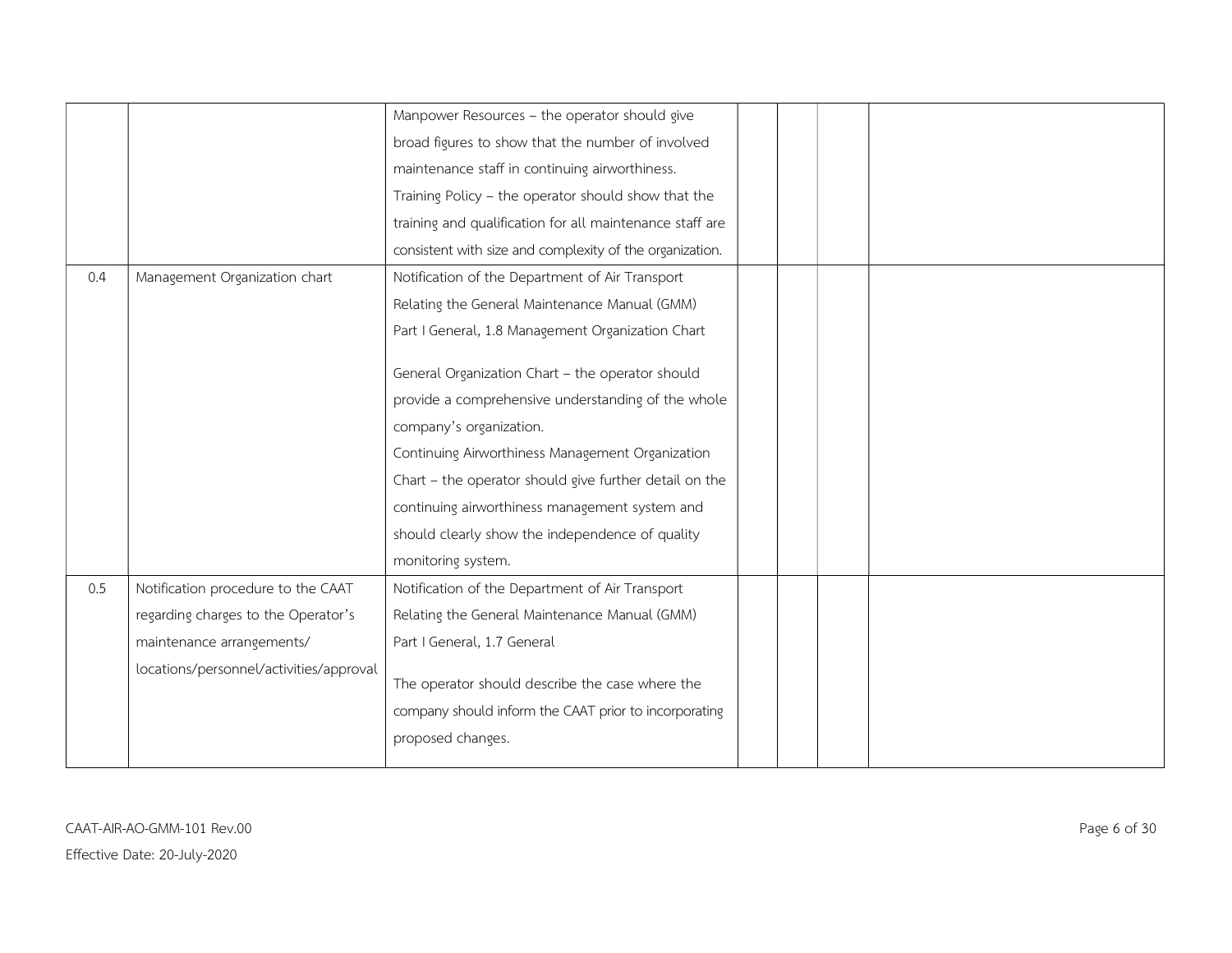| 0.6 | General Maintenance Manual (GMM)                                                                                                                                                                                              | Notification of the Department of Air Transport                                                                                                                                                                                                                                                                                                        |
|-----|-------------------------------------------------------------------------------------------------------------------------------------------------------------------------------------------------------------------------------|--------------------------------------------------------------------------------------------------------------------------------------------------------------------------------------------------------------------------------------------------------------------------------------------------------------------------------------------------------|
|     | amendment procedure                                                                                                                                                                                                           | Relating the General Maintenance Manual (GMM)                                                                                                                                                                                                                                                                                                          |
|     |                                                                                                                                                                                                                               | Part I General, 1.12 Amendment Procedure                                                                                                                                                                                                                                                                                                               |
|     |                                                                                                                                                                                                                               | The operator should describe who is responsible for<br>the amendment of GMM and its submission to the<br>CAAT for approval.                                                                                                                                                                                                                            |
| 0.7 | Person nominated for engineering                                                                                                                                                                                              | Air Operator Certificate Requirements (AOCR)                                                                                                                                                                                                                                                                                                           |
|     | liaison purposes with contracted                                                                                                                                                                                              | Chapter 8, 4. PERSONNEL, 7. CONTRACTED OUT                                                                                                                                                                                                                                                                                                             |
|     | Maintenance providers and                                                                                                                                                                                                     | <b>MAINTENANCE</b>                                                                                                                                                                                                                                                                                                                                     |
|     |                                                                                                                                                                                                                               | The operator shall describe who is responsible for<br>engineering liaison purposes with contracted Maintenance<br>providers.                                                                                                                                                                                                                           |
| 0.8 | Procedures for:                                                                                                                                                                                                               | Air Operator Certificate Requirements (AOCR)                                                                                                                                                                                                                                                                                                           |
|     | 1) planning the timely presentation of                                                                                                                                                                                        | Chapter 8, 3. ENGINEERING AND MAINTENANCE                                                                                                                                                                                                                                                                                                              |
|     | the aircraft to the maintenance                                                                                                                                                                                               | SUPPORT, 7. CONTRACTED OUT MAINTENANCE                                                                                                                                                                                                                                                                                                                 |
|     | support organisation for all contracted<br>maintenance;<br>2) liaison on all matters relating to<br>the maintenance contract or<br>agreement and<br>3) airworthiness matters affecting the<br>safe operation of the aircraft. | The operator shall describe the procedure for:<br>1) planning the timely presentation of the aircraft to<br>the maintenance support organisation for all contracted<br>maintenance:<br>2) liaison on all matters relating to the maintenance<br>contract or agreement and<br>3) airworthiness matters affecting the safe operation<br>of the aircraft. |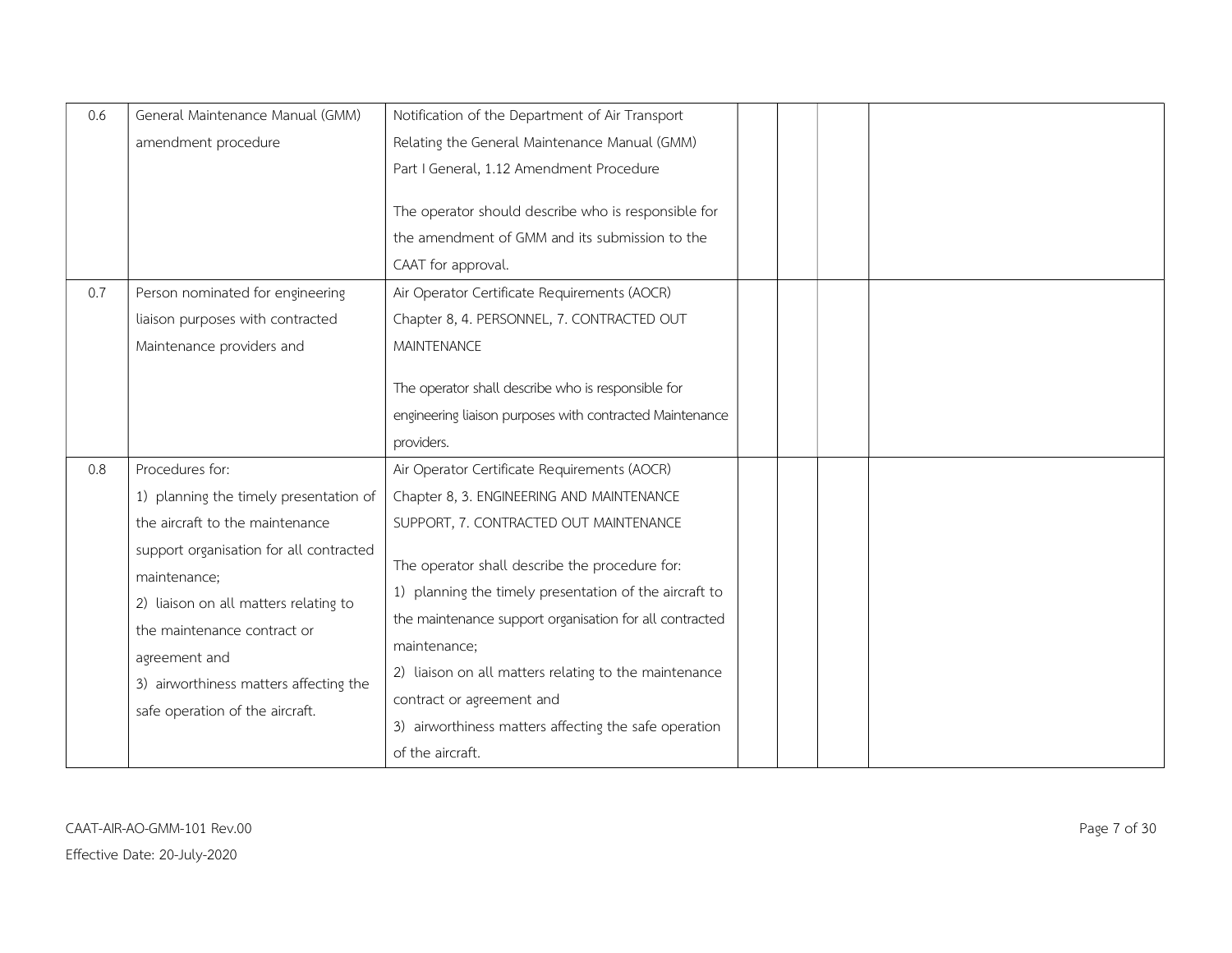| 1   | Continuing Airworthiness               | Reference                                                | S | U | N/A | Comment (Operator and AIR) |
|-----|----------------------------------------|----------------------------------------------------------|---|---|-----|----------------------------|
|     | Procedures                             |                                                          |   |   |     |                            |
| 1.1 | Aircraft technical log utilization and |                                                          |   |   |     |                            |
|     | MEL usage                              |                                                          |   |   |     |                            |
|     | 1.1.1 Aircraft technical log           | Notification of the Department of Air Transport          |   |   |     |                            |
|     |                                        | Relating the General Maintenance Manual (GMM)            |   |   |     |                            |
|     |                                        | Part II Continuing Airworthiness Management Procedure,   |   |   |     |                            |
|     |                                        | 2.1 Aircraft Maintenance Record including establish      |   |   |     |                            |
|     |                                        | and use Minimum Equipment List (MEL)                     |   |   |     |                            |
|     |                                        | General - the operator should describe the purpose       |   |   |     |                            |
|     |                                        | of the aircraft technical log.                           |   |   |     |                            |
|     |                                        | Instructions for use - the operator should provide       |   |   |     |                            |
|     |                                        | instructions for using aircraft technical log. It should |   |   |     |                            |
|     |                                        | emphasize the respective responsibilities of the         |   |   |     |                            |
|     |                                        | maintenance personnel.                                   |   |   |     |                            |
|     |                                        | Aircraft technical log approval - the operator should    |   |   |     |                            |
|     |                                        | explain who is responsible for submitting the aircraft   |   |   |     |                            |
|     |                                        | technical log and any subsequent amendment to            |   |   |     |                            |
|     |                                        | CAAT and What is the procedure to be followed.           |   |   |     |                            |
|     | 1.1.2 MEL use                          | Notification of the Department of Air Transport          |   |   |     |                            |
|     |                                        | Relating the General Maintenance Manual (GMM)            |   |   |     |                            |
|     |                                        | Part II Continuing Airworthiness Management Procedure,   |   |   |     |                            |
|     |                                        | 2.1 Aircraft Maintenance Record including establish      |   |   |     |                            |
|     |                                        | and use Minimum Equipment List (MEL)                     |   |   |     |                            |
|     |                                        |                                                          |   |   |     |                            |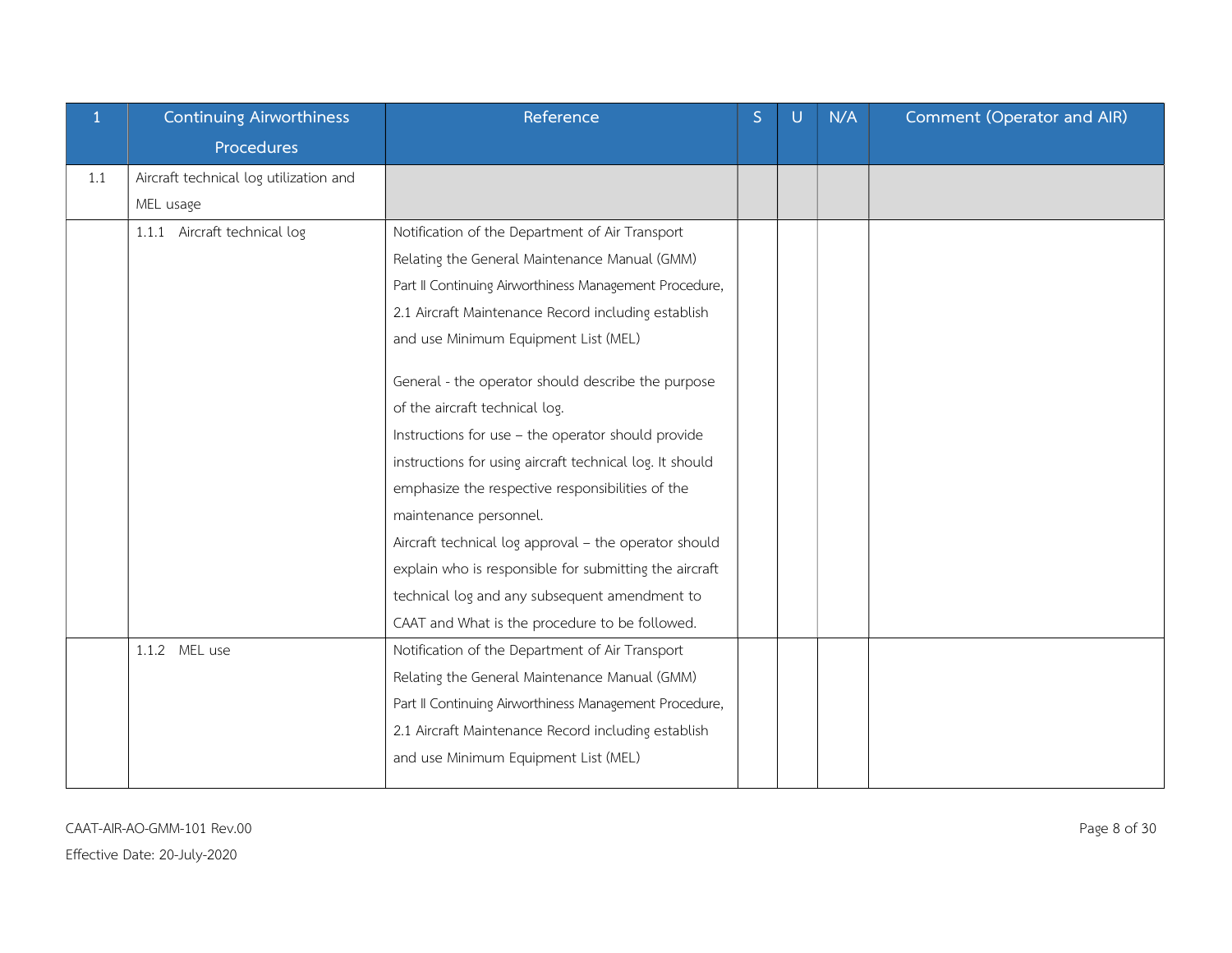|     |                                  | General - the operator should describe broadly what      |
|-----|----------------------------------|----------------------------------------------------------|
|     |                                  | an MEL document is.                                      |
|     |                                  | MEL categories - the operator should explain what an     |
|     |                                  | operator uses a classification system placing a time     |
|     |                                  | constraint on the rectification of defects.              |
|     |                                  | Application - the operator should explain how the        |
|     |                                  | maintenance personnel make the flight crew aware of      |
|     |                                  | an MEL limitation.                                       |
|     |                                  | Acceptance by the crew - the operator should explain     |
|     |                                  | how to crew notifies their acceptance or non-acceptance  |
|     |                                  | of the MEL deferment in the technical log.               |
|     |                                  | Management of the MEL time limits - the operator         |
|     |                                  | should establish a system to ensure that the defect      |
|     |                                  | will actually be rectified before that time limit and    |
|     |                                  | should describe the specific duties and responsibilities |
|     |                                  | with regard to controlling time limit.                   |
| 1.2 | Aircraft maintenance programmes- |                                                          |
|     | development and amendment        |                                                          |
|     | 1.2.1 General                    | Notification of the Department of Air Transport          |
|     |                                  | Relating the General Maintenance Manual (GMM)            |
|     |                                  | Part II Continuing Airworthiness Management Procedure,   |
|     |                                  | 2.2 Aircraft Maintenance Programs Development and        |
|     |                                  | Amendment                                                |
|     |                                  |                                                          |
|     |                                  | The operator should recall that purpose of a             |
|     |                                  | maintenance programme.                                   |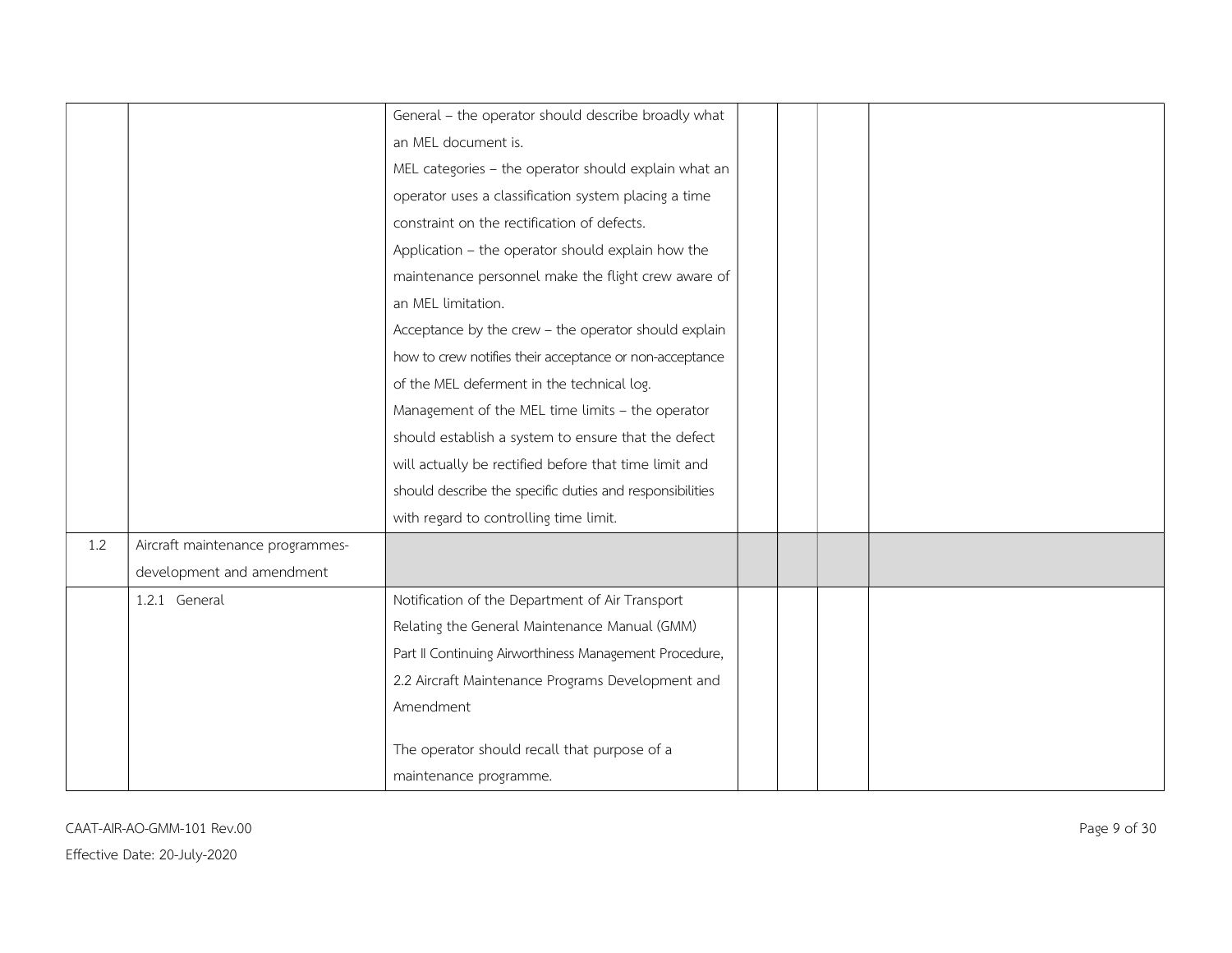| 1.2.2 Content     | Notification of the Department of Air Transport        |
|-------------------|--------------------------------------------------------|
|                   | Relating the General Maintenance Manual (GMM)          |
|                   | Part II Continuing Airworthiness Management Procedure, |
|                   | 2.2 Aircraft Maintenance Programs Development and      |
|                   | Amendment                                              |
|                   | The operator should describe what are the formats of   |
|                   | the aircraft maintenance programmes.                   |
| 1.2.3 Development | Notification of the Department of Air Transport        |
|                   | Relating the General Maintenance Manual (GMM)          |
|                   | Part II Continuing Airworthiness Management Procedure, |
|                   | 2.2 Aircraft Maintenance Programs Development and      |
|                   | Amendment                                              |
|                   | Sources - the operator should explain what are the     |
|                   | sources used for the development of an aircraft        |
|                   | maintenance programme.                                 |
|                   | Responsibilities - the operator should explain who is  |
|                   | responsible for development of aircraft maintenance    |
|                   | programme.                                             |
|                   | Manual amendments - the operator should                |
|                   | demonstrate that there is a system for ensuring the    |
|                   | continuing validity of aircraft maintenance            |
|                   | programme.                                             |
|                   | Acceptance by the CAAT - the operator should           |
|                   | explain who is responsible for the submission of the   |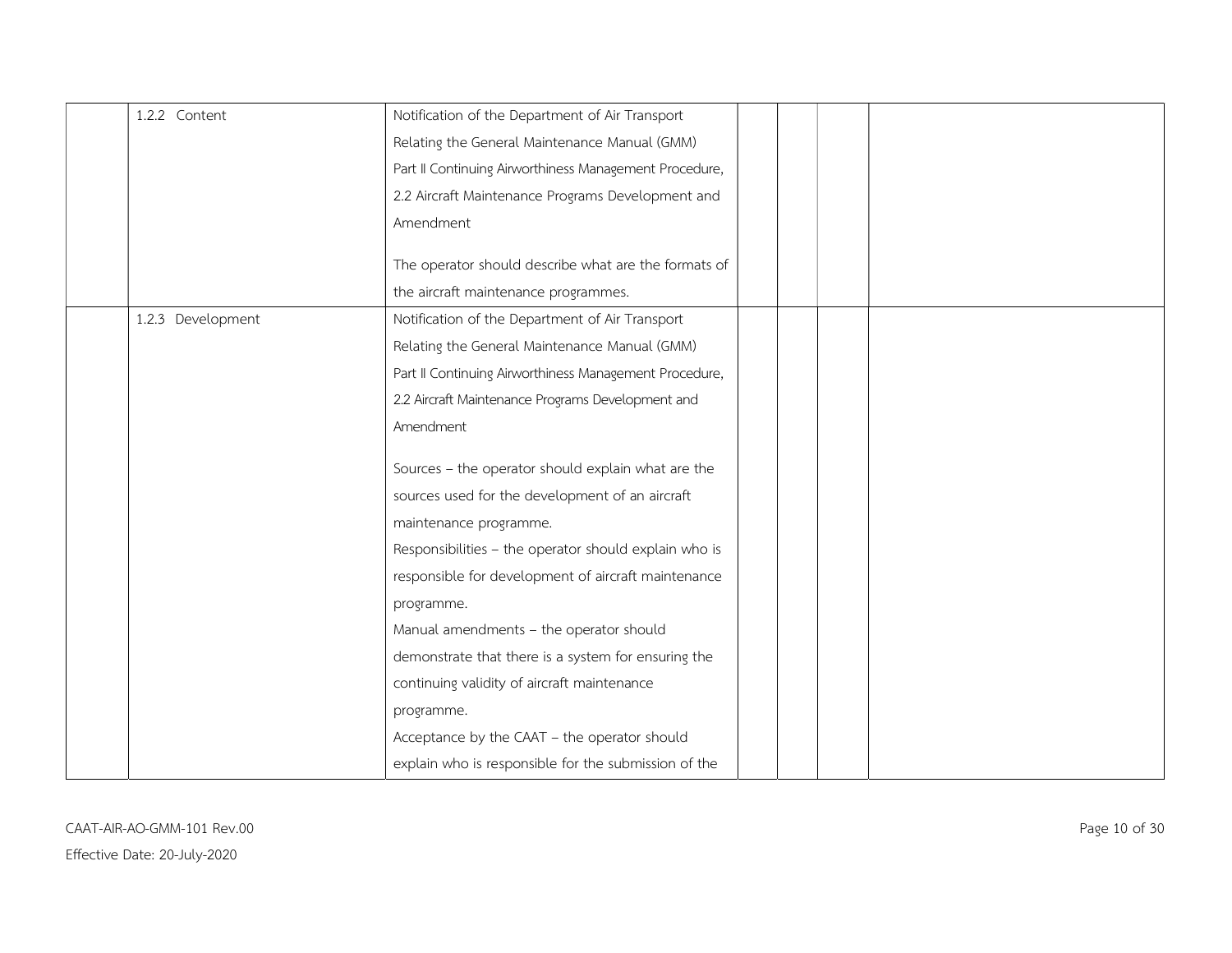|     |                                     | maintenance programme to CAAT and what the             |
|-----|-------------------------------------|--------------------------------------------------------|
|     |                                     | procedure to follow is.                                |
| 1.3 | Time and maintenance records,       |                                                        |
|     | Responsibilities, Retention, Access |                                                        |
|     | 1.3.1 Hours and cycles recording    | Notification of the Department of Air Transport        |
|     |                                     | Relating the General Maintenance Manual (GMM)          |
|     |                                     | Part II Continuing Airworthiness Management Procedure, |
|     |                                     | 2.3 Time and Continuing Airworthiness Record,          |
|     |                                     | Responsibilities, Retention and access                 |
|     |                                     |                                                        |
|     |                                     | The operator should describe how the continuing        |
|     |                                     | airworthiness management organization has access to    |
|     |                                     | the current flight hours and cycles information.       |
|     | 1.3.2 Maintenance records           | Notification of the Department of Air Transport        |
|     |                                     | Relating the General Maintenance Manual (GMM)          |
|     |                                     | Part II Continuing Airworthiness Management Procedure, |
|     |                                     | 2.3 Time and Continuing Airworthiness Record,          |
|     |                                     | Responsibilities, Retention and access                 |
|     |                                     | The operator should give in detail the type of company |
|     |                                     | documents that are required to be recorded and what    |
|     |                                     | the recording period requirements for each of them.    |
|     | 1.3.3 Maintenance Records           | Notification of the Department of Air Transport        |
|     | preservation                        | Relating the General Maintenance Manual (GMM)          |
|     |                                     | Part II Continuing Airworthiness Management Procedure, |
|     |                                     | 2.3 Time and Continuing Airworthiness Record,          |
|     |                                     | Responsibilities, Retention and access                 |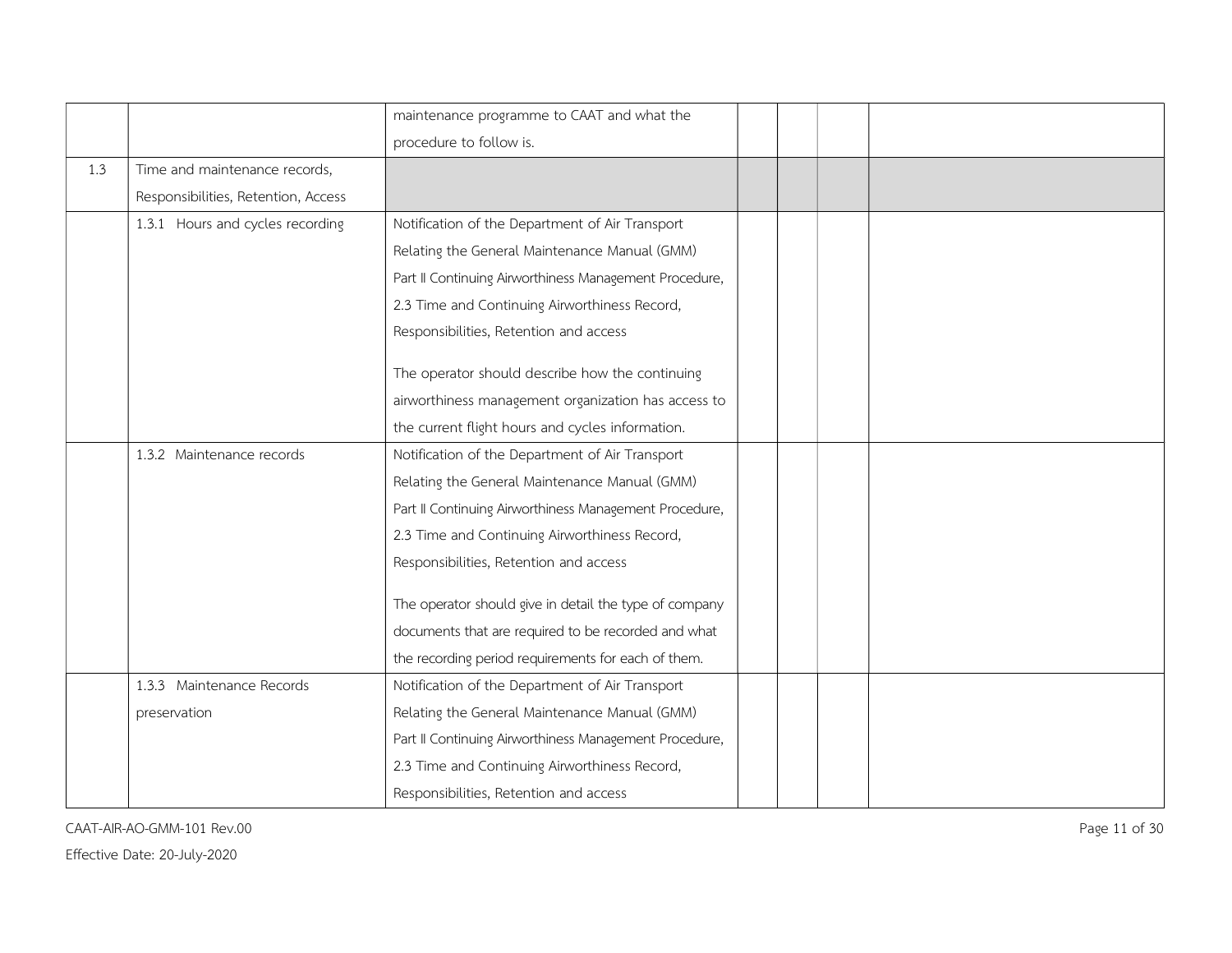|     |                                       | The operator should set out the means provided to                                                         |
|-----|---------------------------------------|-----------------------------------------------------------------------------------------------------------|
|     |                                       | protect the records from fire, flood, etc., as well as                                                    |
|     |                                       | the specific procedures in place to ensure that the                                                       |
|     |                                       | records will not been altered during the retention                                                        |
|     |                                       | period (especially computer records).                                                                     |
|     | 1.3.4 Transfer of maintenance records | Notification of the Department of Air Transport                                                           |
|     |                                       | Relating the General Maintenance Manual (GMM)                                                             |
|     |                                       | Part II Continuing Airworthiness Management Procedure,                                                    |
|     |                                       | 2.3 Time and Continuing Airworthiness Record,                                                             |
|     |                                       | Responsibilities, Retention and access                                                                    |
|     |                                       | The operator should set out the procedure and who                                                         |
|     |                                       | is responsible for the transfer of records in case of                                                     |
|     |                                       | purchase/lease-in, sale/lease-out and transfer of an                                                      |
|     |                                       | aircraft to another organization.                                                                         |
| 1.4 | Accomplishment and control of         |                                                                                                           |
|     | Airworthiness Directives              |                                                                                                           |
|     | 1.4.1 Airworthiness Directive         | Notification of the Department of Air Transport                                                           |
|     | information                           | Relating the General Maintenance Manual (GMM)                                                             |
|     |                                       | Part II Continuing Airworthiness Management Procedure,                                                    |
|     |                                       | 2.4 Accomplishment and Control of Airworthiness                                                           |
|     |                                       | Directives                                                                                                |
|     |                                       | The operator should describe what the AD information<br>sources are and who receives them in the company. |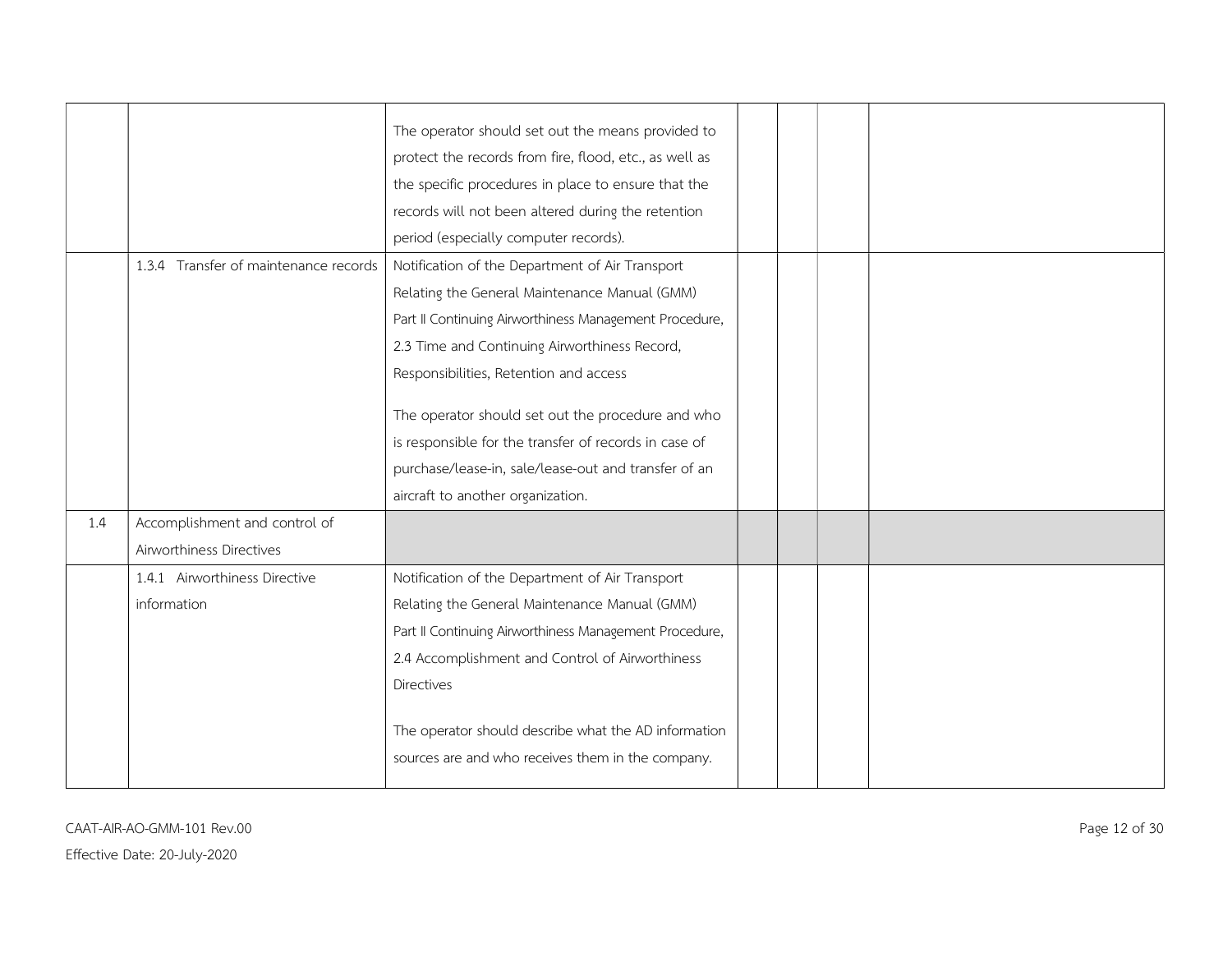|     | 1.4.2 Airworthiness Directive decision | Notification of the Department of Air Transport          |
|-----|----------------------------------------|----------------------------------------------------------|
|     |                                        | Relating the General Maintenance Manual (GMM)            |
|     |                                        | Part II Continuing Airworthiness Management Procedure,   |
|     |                                        | 2.4 Accomplishment and Control of Airworthiness          |
|     |                                        | Directives                                               |
|     |                                        | The operator should describe how and by whom the         |
|     |                                        | AD information is analyzed and what kind of              |
|     |                                        | information is providing to maintenance organization     |
|     |                                        | in order to plan and perform the airworthiness           |
|     |                                        | directive.                                               |
|     | 1.4.3 Airworthiness Directive control  | Notification of the Department of Air Transport          |
|     |                                        | Relating the General Maintenance Manual (GMM)            |
|     |                                        | Part II Continuing Airworthiness Management Procedure,   |
|     |                                        | 2.4 Accomplishment and Control of Airworthiness          |
|     |                                        | Directives                                               |
|     |                                        | The operator should specify how the organization         |
|     |                                        | manages to ensure that all the applicable airworthiness  |
|     |                                        | directive is accomplished and that they are accomplished |
|     |                                        | on time.                                                 |
| 1.5 | Analysis of the effectiveness of the   | Notification of the Department of Air Transport          |
|     | maintenance programme                  | Relating the General Maintenance Manual (GMM)            |
|     |                                        | Part II Continuing Airworthiness Management Procedure,   |
|     |                                        | 2.4 Accomplishment and Control of Airworthiness          |
|     |                                        | Directives                                               |
|     |                                        |                                                          |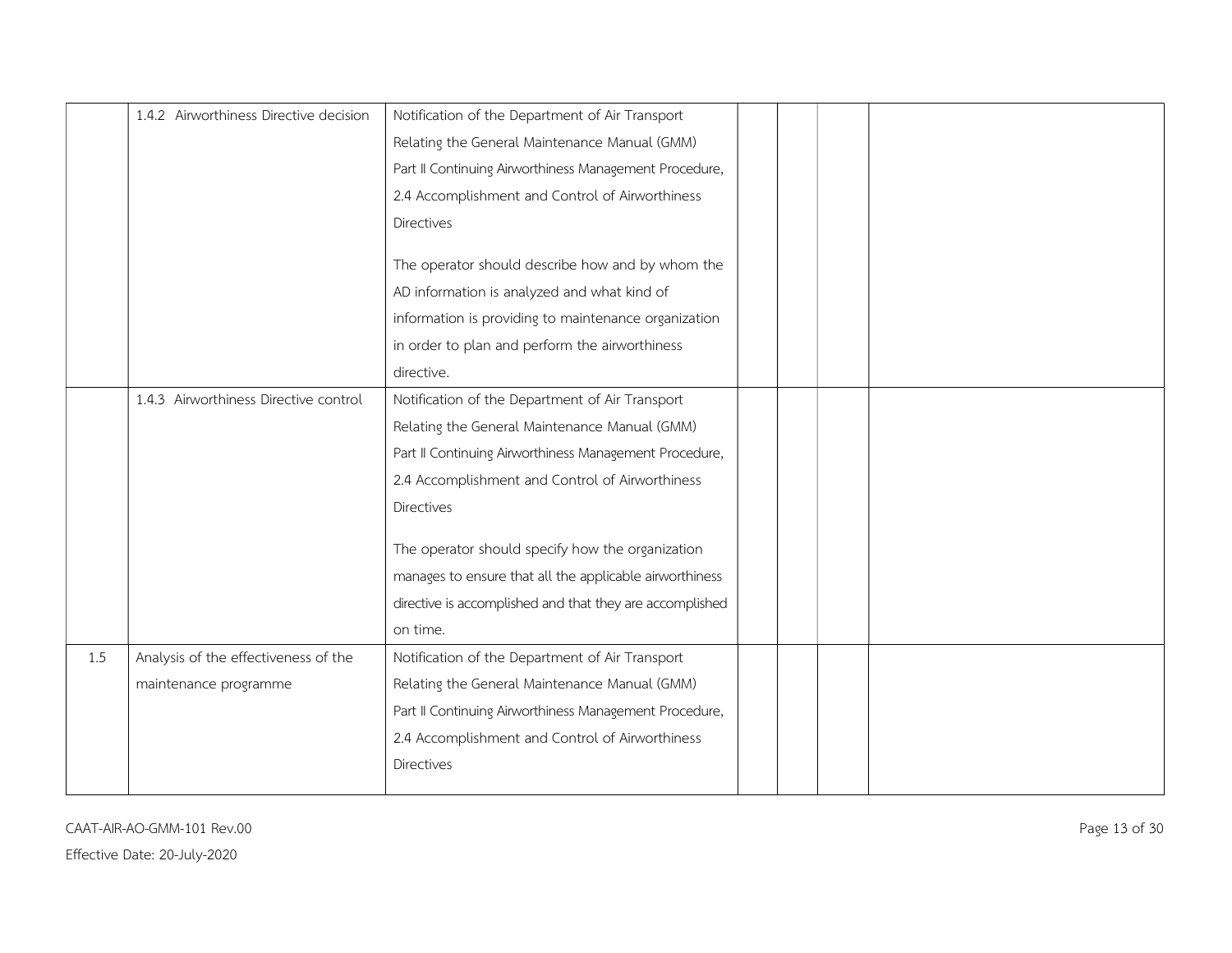|     |                              | The operator should show what tools are used in            |
|-----|------------------------------|------------------------------------------------------------|
|     |                              | order to analyze the efficiency of the maintenance         |
|     |                              | programme.                                                 |
| 1.6 | Non-mandatory modification   | Notification of the Department of Air Transport            |
|     | embodiment policy            | Relating the General Maintenance Manual (GMM)              |
|     |                              | Part II Continuing Airworthiness Management Procedure,     |
|     |                              | 2.5 Non Mandatory Modification Embodiment Policy           |
|     |                              | The operator should specify how non-mandatory              |
|     |                              | modification information is processed through the          |
|     |                              | organization, who is responsible for its assessment        |
|     |                              | against the operator's/owner's own needs and               |
|     |                              | operational experience, what are the main criteria for     |
|     |                              | decision and who takes the decision of implementing        |
|     |                              | (or not) a non-mandatory modification.                     |
| 1.7 | Major modification standards | Notification of the Department of Air Transport            |
|     |                              | Relating the General Maintenance Manual (GMM)              |
|     |                              | Part II Continuing Airworthiness Management Procedure,     |
|     |                              | 2.6 Major Repair and Modification Standards                |
|     |                              | The operator should set out a procedure for assessment     |
|     |                              | of the approval status of any major repair or modification |
|     |                              | before embodiment. This will include the assessment        |
|     |                              | of the need of an agency or design organization            |
|     |                              | approval and the procedure to follow to have a repair      |
|     |                              | or modification approved by CAAT.                          |
|     |                              |                                                            |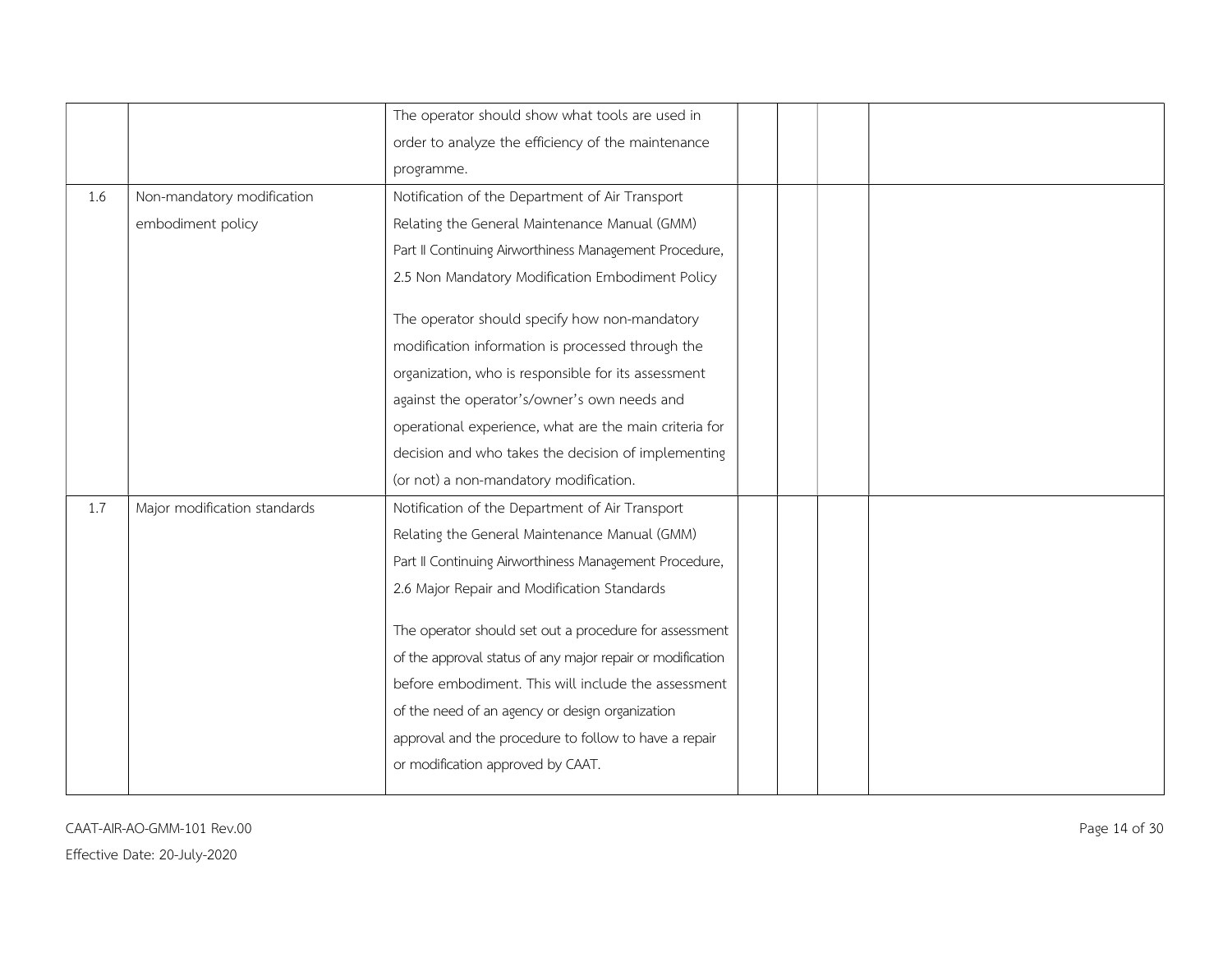| 1.8 | Defect reports                |                                                        |
|-----|-------------------------------|--------------------------------------------------------|
|     | 1.8.1 Analysis                | Notification of the Department of Air Transport        |
|     |                               | Relating the General Maintenance Manual (GMM)          |
|     |                               | Part II Continuing Airworthiness Management Procedure, |
|     |                               | 2.7 Defect Report including Service Difficulty Report  |
|     |                               | The operator should describe how the defect reports    |
|     |                               | provided by maintenance organizations. Analysis        |
|     |                               | should be conducted in order to give elements to       |
|     |                               | activities such as maintenance programme evolution     |
|     |                               | and non-mandatory modification policy.                 |
|     | 1.8.2 Liaison with TC holder, | Notification of the Department of Air Transport        |
|     | manufacturers and Regulatory  | Relating the General Maintenance Manual (GMM)          |
|     | Authorities                   | Part II Continuing Airworthiness Management Procedure, |
|     |                               | 2.7 Defect Report including Service Difficulty Report  |
|     |                               | The operator should describe where a defect report     |
|     |                               | shows that such defect is likely to occur to other     |
|     |                               | aircraft, a liaison should be established with the     |
|     |                               | manufacturer and the CAAT that they may take all       |
|     |                               | the necessary action.                                  |
|     | 1.8.3 Deferred defect policy  | Notification of the Department of Air Transport        |
|     |                               | Relating the General Maintenance Manual (GMM)          |
|     |                               | Part II Continuing Airworthiness Management Procedure, |
|     |                               | 2.7 Defect Report including Service Difficulty Report  |
|     |                               |                                                        |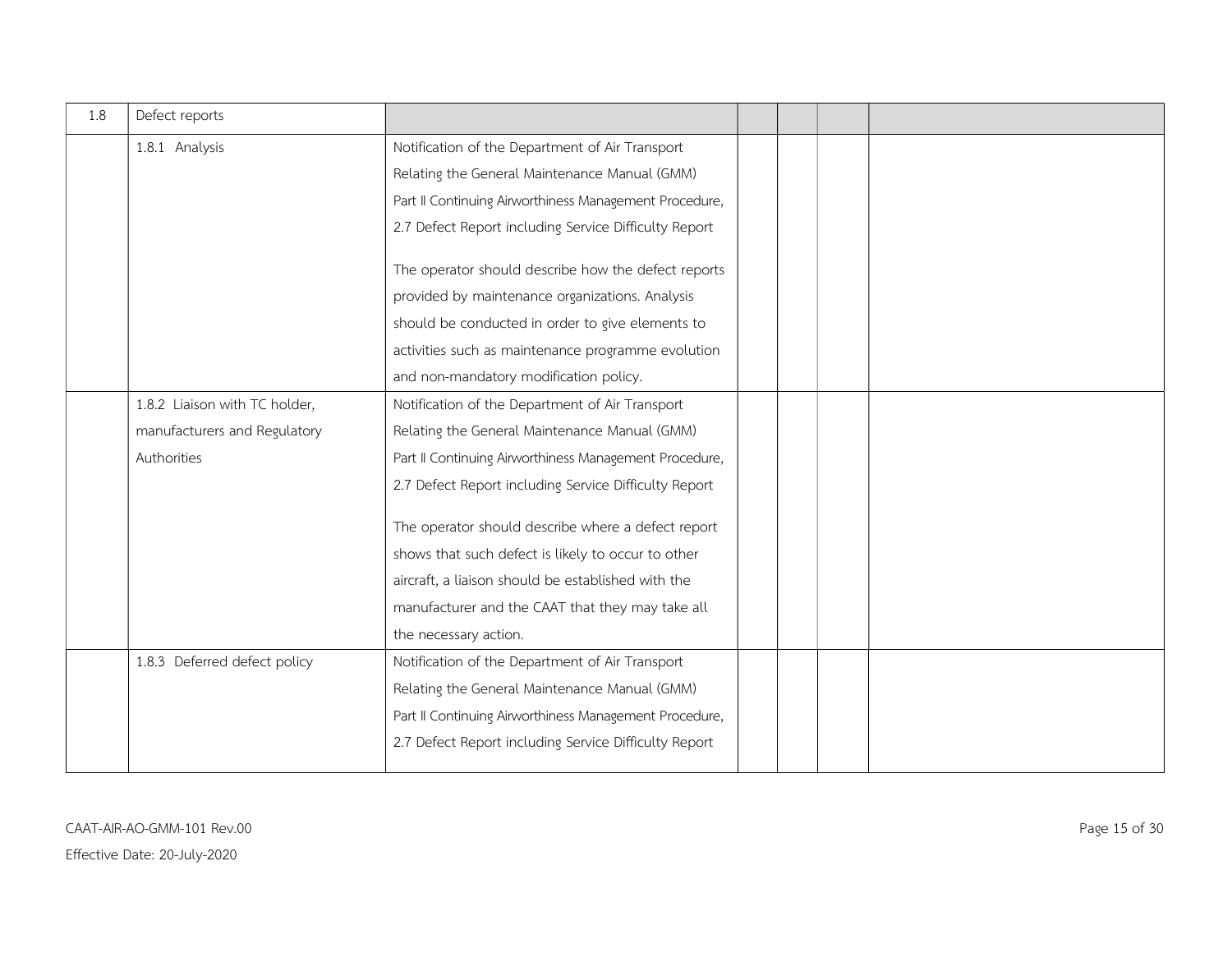|      |                                        | The operator should establish the procedure to be       |  |  |
|------|----------------------------------------|---------------------------------------------------------|--|--|
|      |                                        | followed in order to be sure that the deferment if      |  |  |
|      |                                        | any defect will not lead to any safety concern.         |  |  |
| 1.9  | Engineering activity                   | Notification of the Department of Air Transport         |  |  |
|      |                                        | Relating the General Maintenance Manual (GMM)           |  |  |
|      |                                        | Part II Continuing Airworthiness Management Procedure,  |  |  |
|      |                                        | 2.8 Engineering Activity                                |  |  |
|      |                                        | The operator should present the scope of the            |  |  |
|      |                                        | organization's engineering activity in term of approval |  |  |
|      |                                        | of modifications and repairs.                           |  |  |
| 1.10 | Reliability Programmes                 |                                                         |  |  |
|      | 1.10.1 Objectives/ Terms of Reference  | Notification of the Department of Air Transport         |  |  |
|      |                                        | Relating the General Maintenance Manual (GMM)           |  |  |
|      |                                        | Part II Continuing Airworthiness Management Procedure,  |  |  |
|      |                                        | 2.9 Reliability Programs                                |  |  |
|      |                                        | The operator should describe appropriately the          |  |  |
|      |                                        | management of a reliability programme include           |  |  |
|      |                                        | Airframe, Propulsion, Component etc.                    |  |  |
|      | 1.10.2 Reliability Methods / format of | Notification of the Department of Air Transport         |  |  |
|      | reports                                | Relating the General Maintenance Manual (GMM)           |  |  |
|      |                                        | Part II Continuing Airworthiness Management Procedure,  |  |  |
|      |                                        | 2.9 Reliability Programs                                |  |  |
|      |                                        | The operator should establish the reliability methods   |  |  |
|      |                                        | and format of reports.                                  |  |  |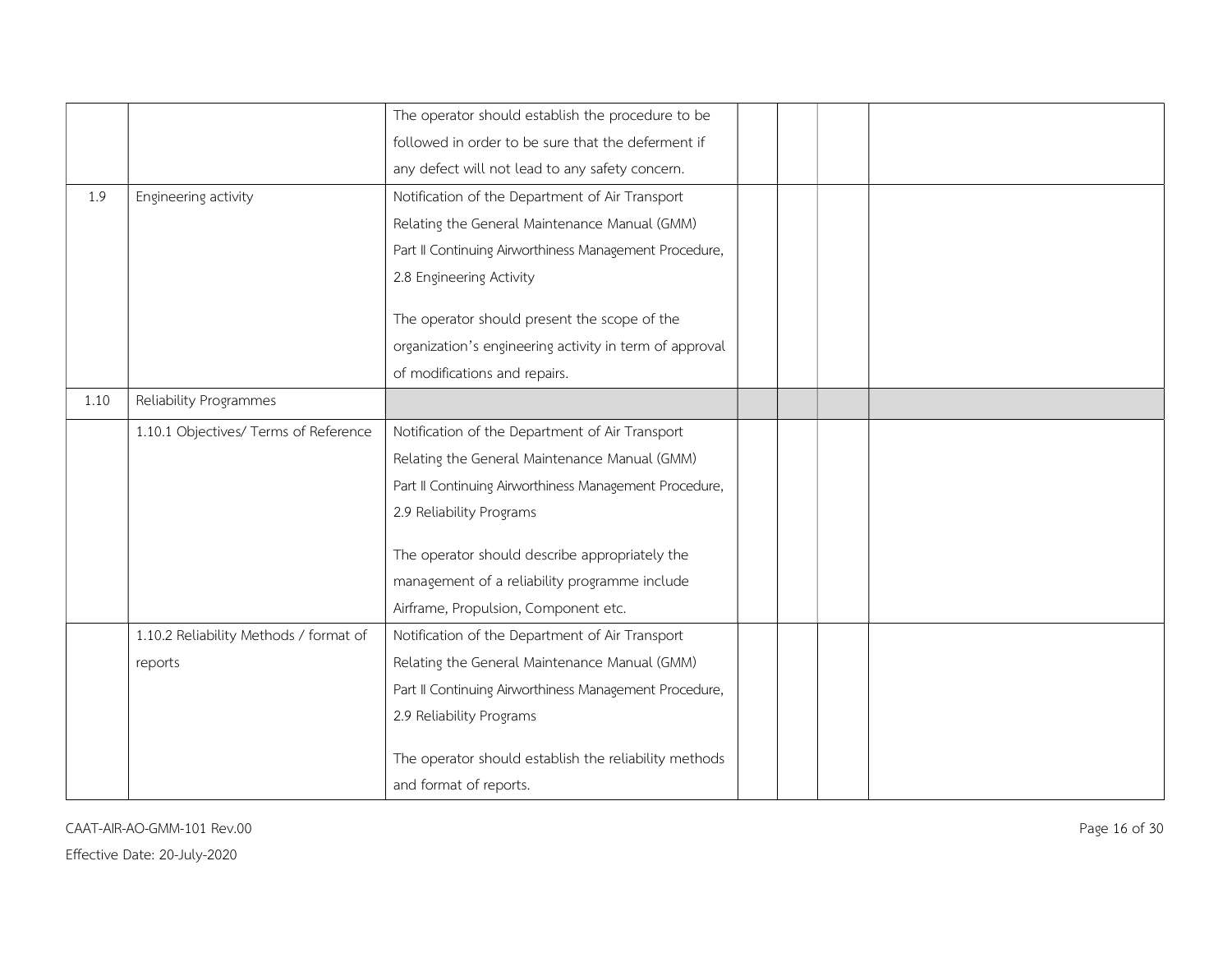|      | 1.10.3 Reliability meetings / Reliability  | Notification of the Department of Air Transport          |
|------|--------------------------------------------|----------------------------------------------------------|
|      | review                                     | Relating the General Maintenance Manual (GMM)            |
|      |                                            | Part II Continuing Airworthiness Management Procedure,   |
|      |                                            | 2.9 Reliability Programs                                 |
|      |                                            |                                                          |
|      |                                            | The operator should establish the interval and who are   |
|      |                                            | concern with reliability meeting and reliability review. |
| 1.11 | Pre-flight Inspections                     |                                                          |
|      | 1.11.1 Responsibility of Technical         | Notification of the Department of Air Transport          |
|      | Manager                                    | Relating the General Maintenance Manual (GMM)            |
|      |                                            | Part II Continuing Airworthiness Management Procedure,   |
|      |                                            | 2.10 Pre-Flight Inspections                              |
|      |                                            |                                                          |
|      |                                            | The operator should describe the responsibility of       |
|      |                                            | Technical Manager for pre-flight inspections.            |
|      | 1.11.2 Content of Pre-flight Inspection    | Notification of the Department of Air Transport          |
|      |                                            | Relating the General Maintenance Manual (GMM)            |
|      |                                            | Part II Continuing Airworthiness Management Procedure,   |
|      |                                            | 2.10 Pre-Flight Inspections                              |
|      |                                            |                                                          |
|      |                                            | The operator should show the scope and definition        |
|      |                                            | of pre-flight inspection. It should show how the         |
|      |                                            | evolution of content of the pre-flight inspection and    |
|      |                                            | of the maintenance programme are concurrent.             |
|      | 1.11.3 Pre-flight inspection certification | Notification of the Department of Air Transport          |
|      | responsibility/ procedures                 | Relating the General Maintenance Manual (GMM)            |
|      |                                            | Part II Continuing Airworthiness Management Procedure,   |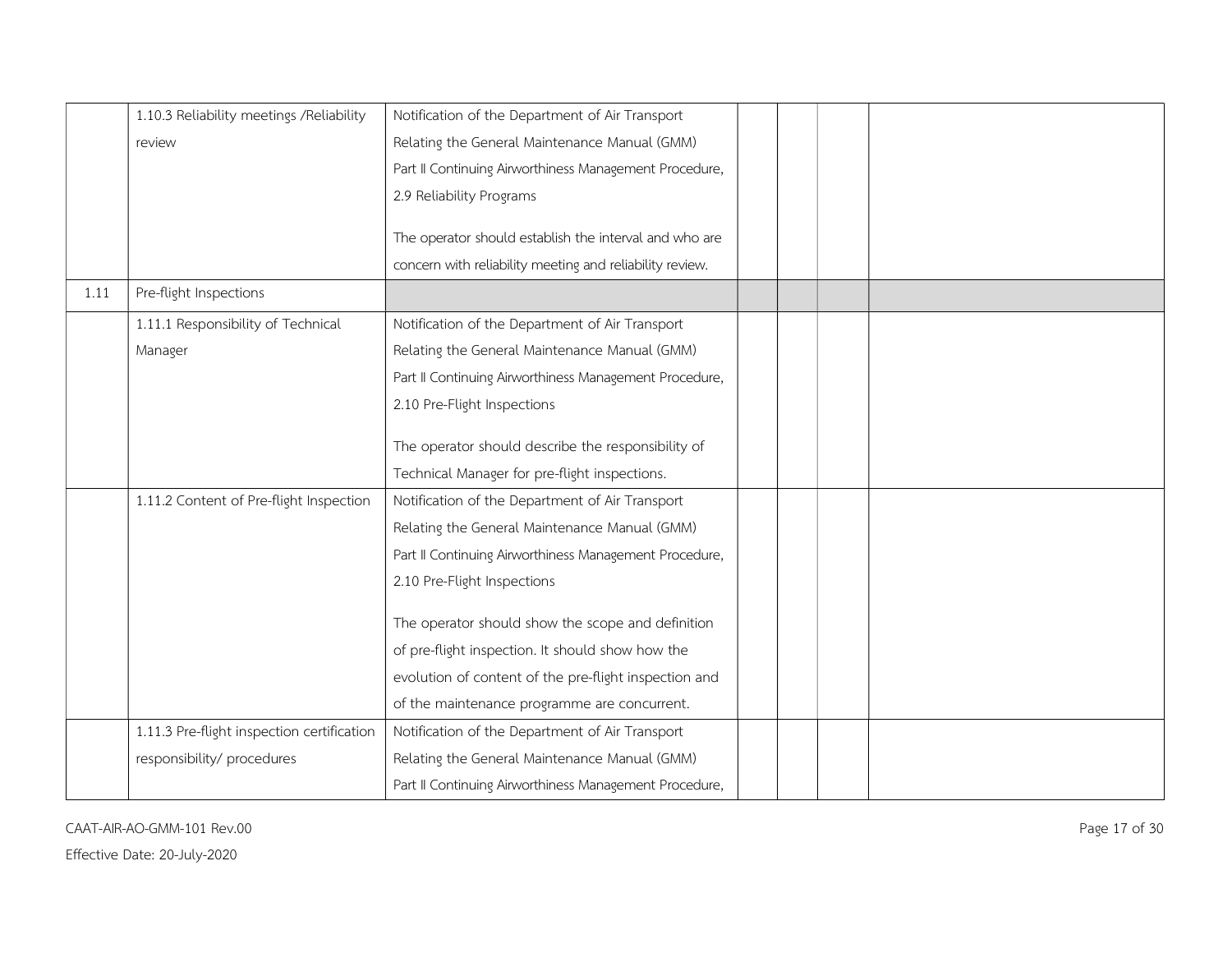|      |                                       | 2.10 Pre-Flight Inspections                             |  |  |
|------|---------------------------------------|---------------------------------------------------------|--|--|
|      |                                       | The operator should describe procedure and who is       |  |  |
|      |                                       | responsibility for perform pre-flight inspection.       |  |  |
|      |                                       |                                                         |  |  |
|      | 1.11.4 Control of refueling,          | Notification of the Department of Air Transport         |  |  |
|      | quantity/quality                      | Relating the General Maintenance Manual (GMM)           |  |  |
|      |                                       | Part II Continuing Airworthiness Management Procedure,  |  |  |
|      |                                       | 2.10 Pre-Flight Inspections                             |  |  |
|      |                                       | The operator should ensure that the procedures are      |  |  |
|      |                                       | consistent with control of refueling, quantity/quality. |  |  |
|      | 1.11.5 Control of snow, dust and sand | Notification of the Department of Air Transport         |  |  |
|      | contamination                         | Relating the General Maintenance Manual (GMM)           |  |  |
|      |                                       |                                                         |  |  |
|      |                                       | Part II Continuing Airworthiness Management Procedure,  |  |  |
|      |                                       | 2.10 Pre-Flight Inspections                             |  |  |
|      |                                       | The operator should ensure that the procedures are      |  |  |
|      |                                       | consistent with control of snow, dust and sand          |  |  |
|      |                                       | contamination.                                          |  |  |
| 1.12 | Aircraft Weighing                     | Notification of the Department of Air Transport         |  |  |
|      |                                       | Relating the General Maintenance Manual (GMM)           |  |  |
|      |                                       | Part II Continuing Airworthiness Management Procedure,  |  |  |
|      |                                       | 2.11 Aircraft Weighting                                 |  |  |
|      |                                       |                                                         |  |  |
|      |                                       | The operator should state the case where an aircraft    |  |  |
|      |                                       | has to be weighed and who calculates the new            |  |  |
|      |                                       | weight and balance.                                     |  |  |
|      |                                       |                                                         |  |  |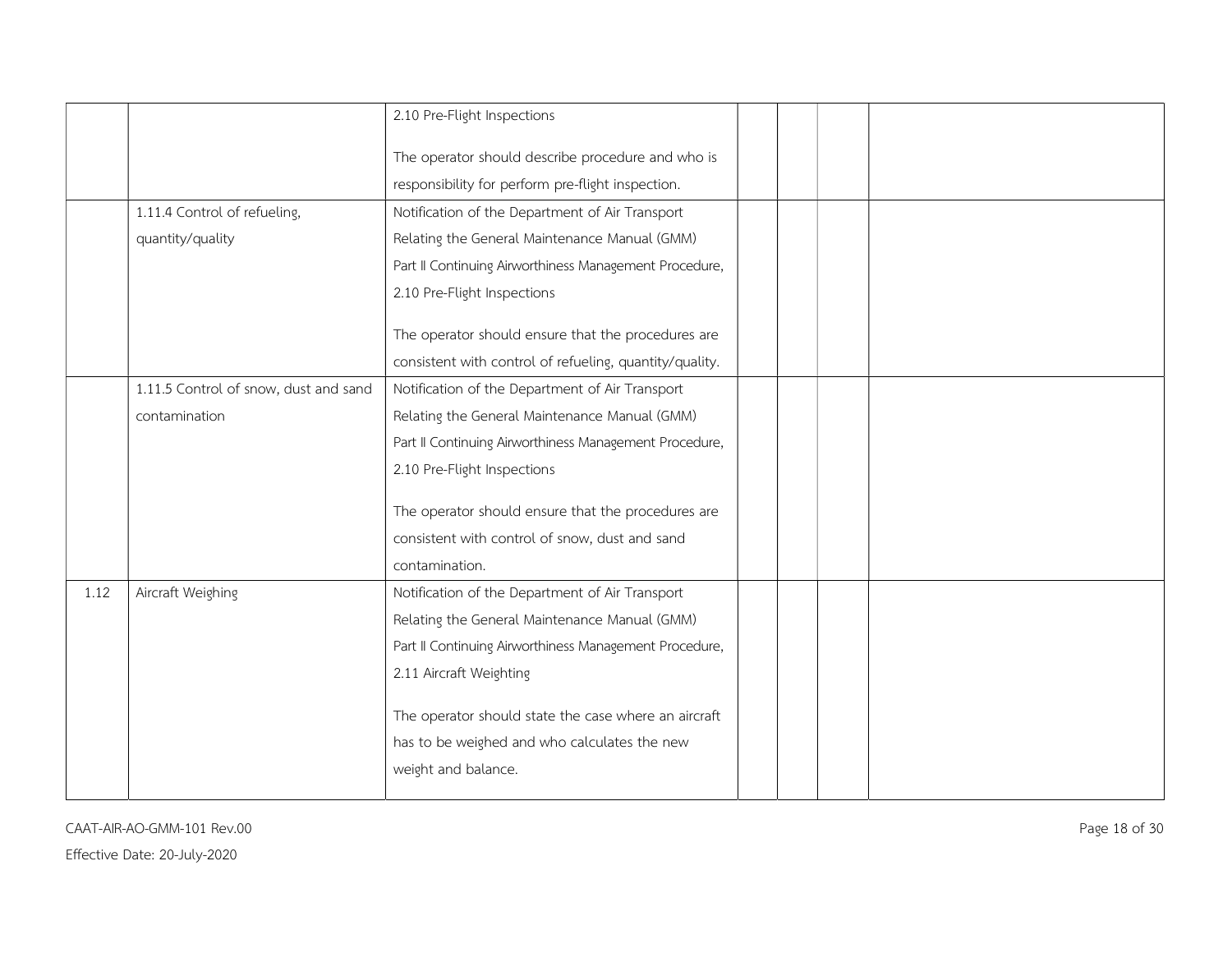| 1.13 | Flight Test Procedure           | Notification of the Department of Air Transport         |
|------|---------------------------------|---------------------------------------------------------|
|      |                                 | Relating the General Maintenance Manual (GMM)           |
|      |                                 | Part II Continuing Airworthiness Management Procedure,  |
|      |                                 | 2.12 Check Flight Procedure                             |
|      |                                 |                                                         |
|      |                                 | The operator should describe how the flight test        |
|      |                                 | procedure is established in order to meet its intended  |
|      |                                 | purpose (after a heavy maintenance check, after         |
|      |                                 | engine or flight control removal installation etc.) and |
|      |                                 | the release procedures to authorize a check flight.     |
| 1.14 | Occurrence Reporting Procedure  | The Civil Aviation Authority of Thailand Requirement    |
|      |                                 | No.22 on "Occurrence Reporting in Civil Aviation".      |
|      |                                 |                                                         |
|      |                                 | The operator shall describe the procedure how to        |
|      |                                 | occurrence report to CAAT and organization              |
|      |                                 | responsible for design of the aircraft or component     |
|      |                                 | any condition of aircraft or component identified by    |
|      |                                 | the organization that has resulted or may result in an  |
|      |                                 | unsafe condition.                                       |
| 1.15 | Maintenance Control System for  | Notification of the Department of Air Transport         |
|      | Special Operation such as RVSM, | Relating the General Maintenance Manual (GMM)           |
|      | ETOPS, AWOPS, RNP/PBN etc.      | Part II Continuing Airworthiness Management Procedure,  |
|      |                                 | 2.2 Aircraft Maintenance Programs Development and       |
|      |                                 | Amendment                                               |
|      |                                 |                                                         |
|      |                                 | The operator should establish the Maintenance           |
|      |                                 | Control System for Special Operation.                   |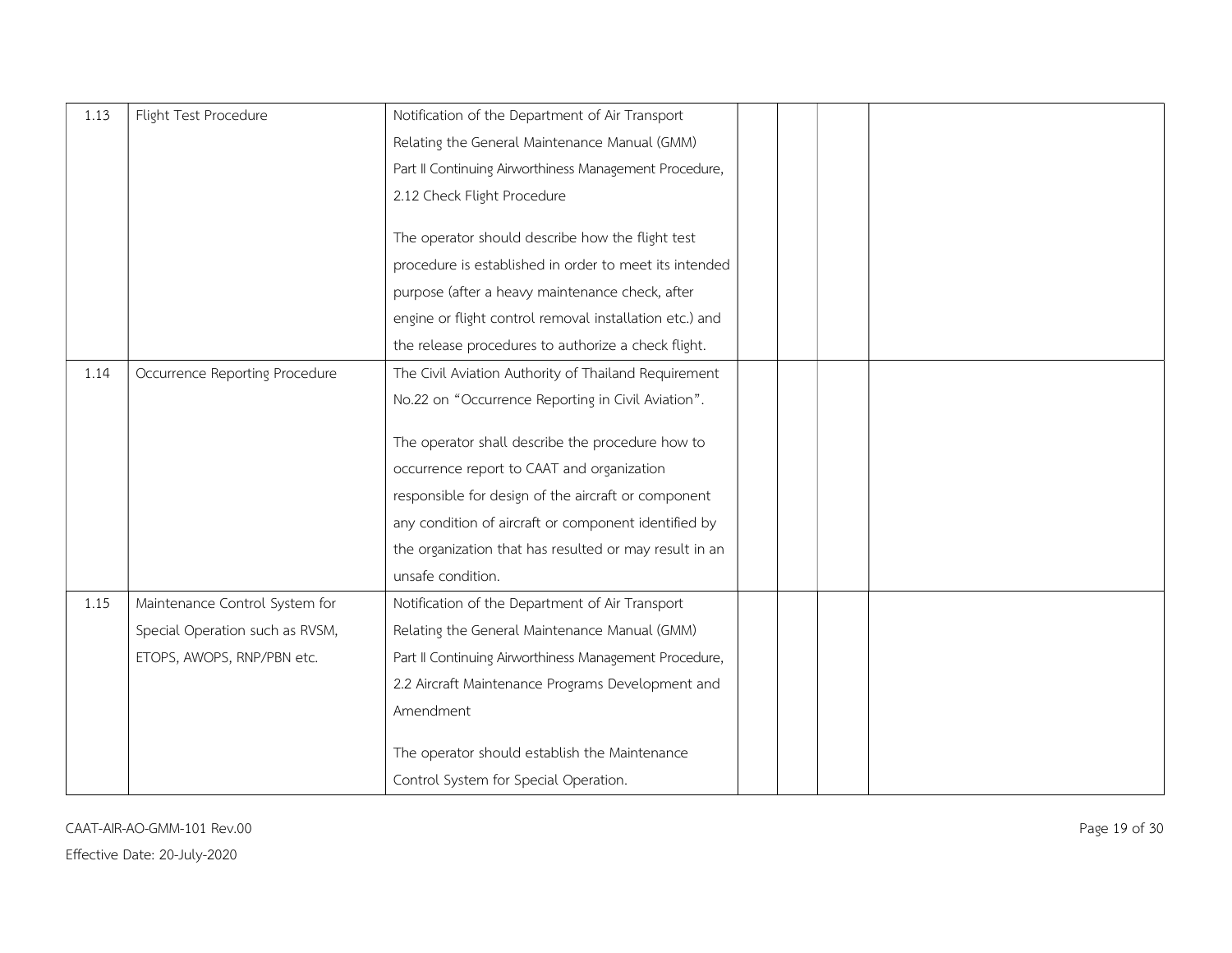| 1.16           | Procedures for FDR and CVR download | Notification of the Department of Air Transport<br>Relating the General Maintenance Manual (GMM)<br>Part II Continuing Airworthiness Management Procedure,<br>2.2 Aircraft Maintenance Programs Development and<br>Amendment |   |        |     |                            |
|----------------|-------------------------------------|------------------------------------------------------------------------------------------------------------------------------------------------------------------------------------------------------------------------------|---|--------|-----|----------------------------|
| 2 <sup>1</sup> | Quality and Safety System           | The operator should describe the Procedures for FDR<br>and CVR download.<br>Reference                                                                                                                                        | S | $\cup$ | N/A | Comment (Operator and AIR) |
| 2.1            | Continuing Airworthiness quality    |                                                                                                                                                                                                                              |   |        |     |                            |
|                | policy, plan and audits procedures  |                                                                                                                                                                                                                              |   |        |     |                            |
|                | 2.1.1 Maintenance quality policy    | Notification of the Department of Air Transport                                                                                                                                                                              |   |        |     |                            |
|                |                                     | Relating the General Maintenance Manual (GMM)                                                                                                                                                                                |   |        |     |                            |
|                |                                     | Part III Quality System, 3.1 Quality Assurance Policy                                                                                                                                                                        |   |        |     |                            |
|                |                                     | The operator should include a formal quality policy                                                                                                                                                                          |   |        |     |                            |
|                |                                     | statement - that is a commitment to what the quality                                                                                                                                                                         |   |        |     |                            |
|                |                                     | system is intended to achieve.                                                                                                                                                                                               |   |        |     |                            |
|                | 2.1.2 Quality plan                  | Notification of the Department of Air Transport                                                                                                                                                                              |   |        |     |                            |
|                |                                     | Relating the General Maintenance Manual (GMM)                                                                                                                                                                                |   |        |     |                            |
|                |                                     | Part III Quality System, 3.2 Quality Plan                                                                                                                                                                                    |   |        |     |                            |
|                |                                     | The operator should show how the quality plan is<br>established. The quality plan will consist of a quality<br>audit and sampling schedule that should cover all<br>the areas.                                               |   |        |     |                            |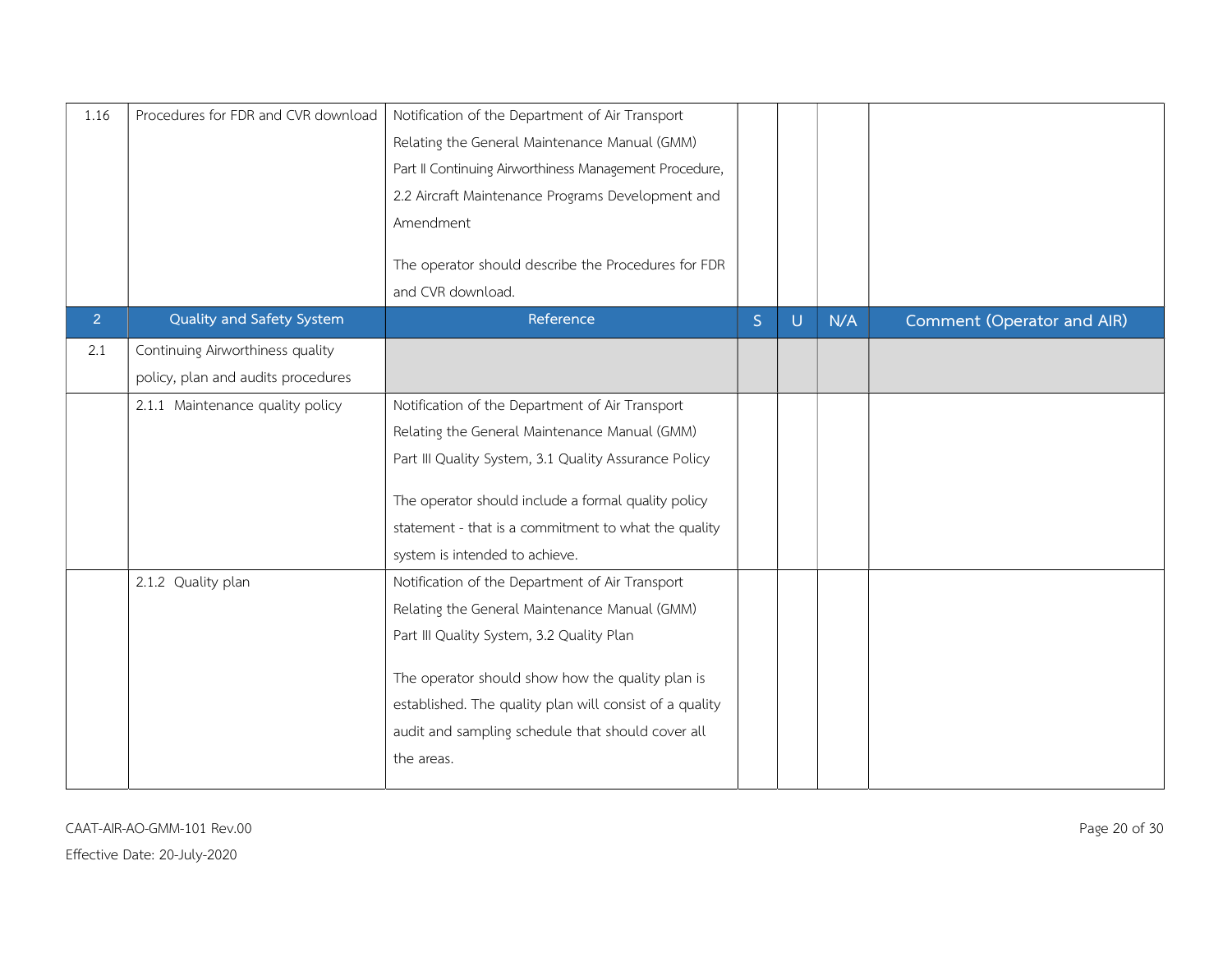|     | 2.1.3 Quality audit procedure         | Notification of the Department of Air Transport         |
|-----|---------------------------------------|---------------------------------------------------------|
|     |                                       | Relating the General Maintenance Manual (GMM)           |
|     |                                       | Part III Quality System, 3.3 Quality Audit Procedure    |
|     |                                       |                                                         |
|     |                                       | The operator should establish sufficiently detailed of  |
|     |                                       | quality audit procedure to address all the steps of an  |
|     |                                       | audit from preparation to conclusion; it should show    |
|     |                                       | the audit report format and should explain the rule.    |
|     | 2.1.4 Quality audit remedial action   | Notification of the Department of Air Transport         |
|     | procedure                             | Relating the General Maintenance Manual (GMM)           |
|     |                                       | Part III Quality System, 3.4 Quality Audit Remedial     |
|     |                                       | Procedure                                               |
|     |                                       |                                                         |
|     |                                       | The operator should describe what system is put in      |
|     |                                       | place in order to ensure that the corrective actions    |
|     |                                       | are implemented on time and that the result of the      |
|     |                                       | corrective actions meets the intended purpose. For      |
|     |                                       | instance, where this system consists in periodical      |
|     |                                       | corrective actions review, instructions should be given |
|     |                                       | on how such reviews should be conducted and what        |
|     |                                       | should be evaluated.                                    |
| 2.2 | Monitoring of continued airworthiness | Notification of the Department of Air Transport         |
|     | management activities                 | Relating the General Maintenance Manual (GMM)           |
|     |                                       | Part III Quality System, 3.5 Monitoring of Continuing   |
|     |                                       | Airworthiness Management Activities                     |
|     |                                       |                                                         |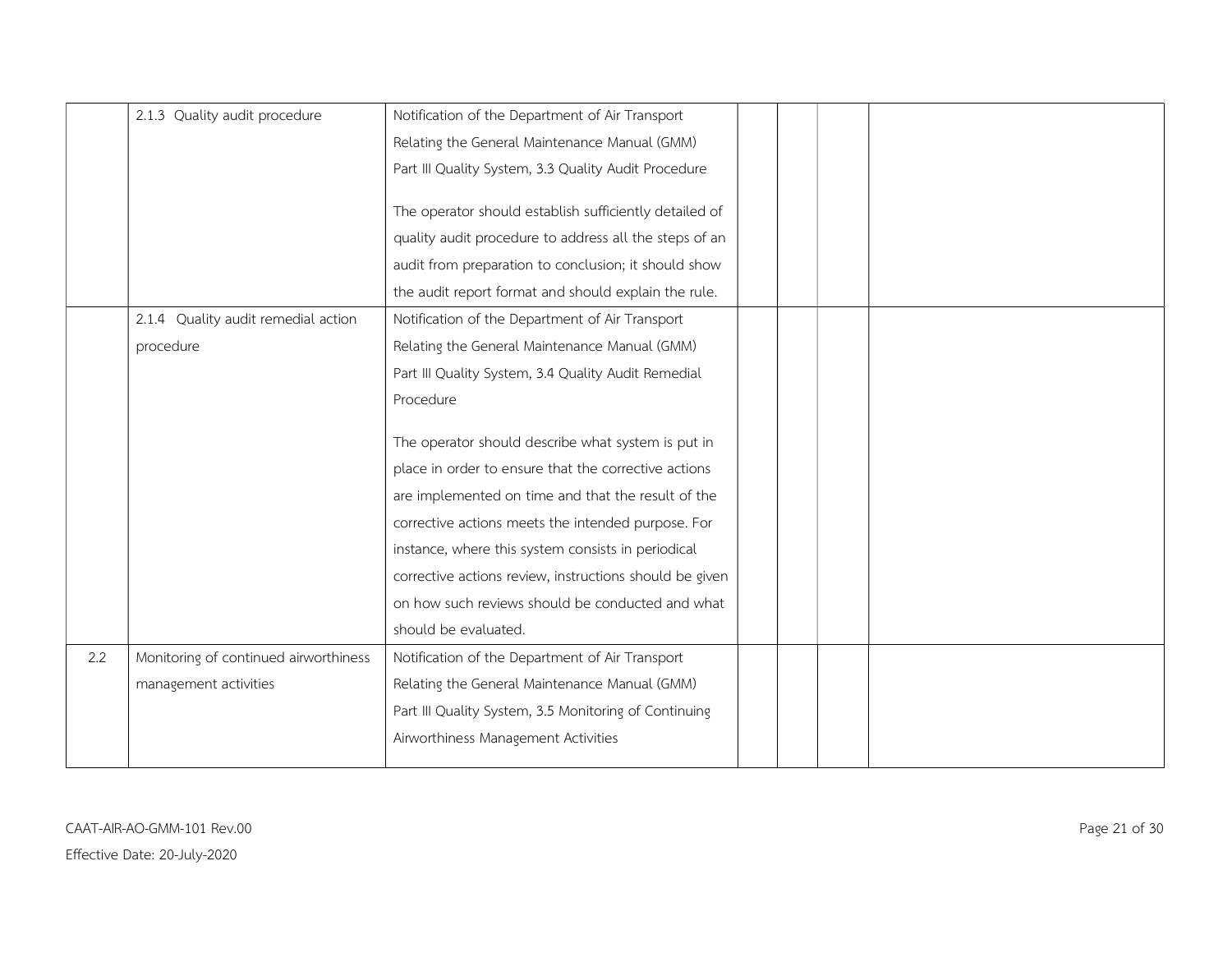|     |                                        | This paragraph should set out a procedure to              |  |  |
|-----|----------------------------------------|-----------------------------------------------------------|--|--|
|     |                                        | periodically review the activities of the continuing      |  |  |
|     |                                        | airworthiness management personnel and how they           |  |  |
|     |                                        | fulfil their responsibilities.                            |  |  |
| 2.3 | Monitoring of the effectiveness of the | Notification of the Department of Air Transport           |  |  |
|     | maintenance programme                  | Relating the General Maintenance Manual (GMM)             |  |  |
|     |                                        | Part III Quality System, 3.6 Monitoring of The            |  |  |
|     |                                        | Effectiveness of Maintenance Programs                     |  |  |
|     |                                        |                                                           |  |  |
|     |                                        | The operator should set out a procedure to                |  |  |
|     |                                        | periodically review that the effectiveness of the         |  |  |
|     |                                        | maintenance programme.                                    |  |  |
| 2.4 | Monitoring that all maintenance is     | Notification of the Department of Air Transport           |  |  |
|     | carried out by an appropriate Part 145 | Relating the General Maintenance Manual (GMM)             |  |  |
|     | organization(s)                        | Part III Quality System, 3.8 Monitoring of Maintenance    |  |  |
|     |                                        | Carried Out by Appropriate Maintenance Organization       |  |  |
|     |                                        | The operator should set out a procedure to                |  |  |
|     |                                        | periodically review that approval of contracted           |  |  |
|     |                                        | maintenance organizations is relevant for the             |  |  |
|     |                                        | maintenance of the operator's fleet.                      |  |  |
| 2.5 | Monitoring that all contracted         | Notification of the Department of Air Transport           |  |  |
|     | maintenance is carried out in          | Relating the General Maintenance Manual (GMM)             |  |  |
|     | accordance with the contract,          | Part III Quality System, 3.9 Monitoring of All Contracted |  |  |
|     | including sub-contractors used by the  | Maintenance Carried Out in Accordance with The            |  |  |
|     | maintenance contractor                 | Contract, Including Sub-Contractors Used by The           |  |  |
|     |                                        | Maintenance Contractor                                    |  |  |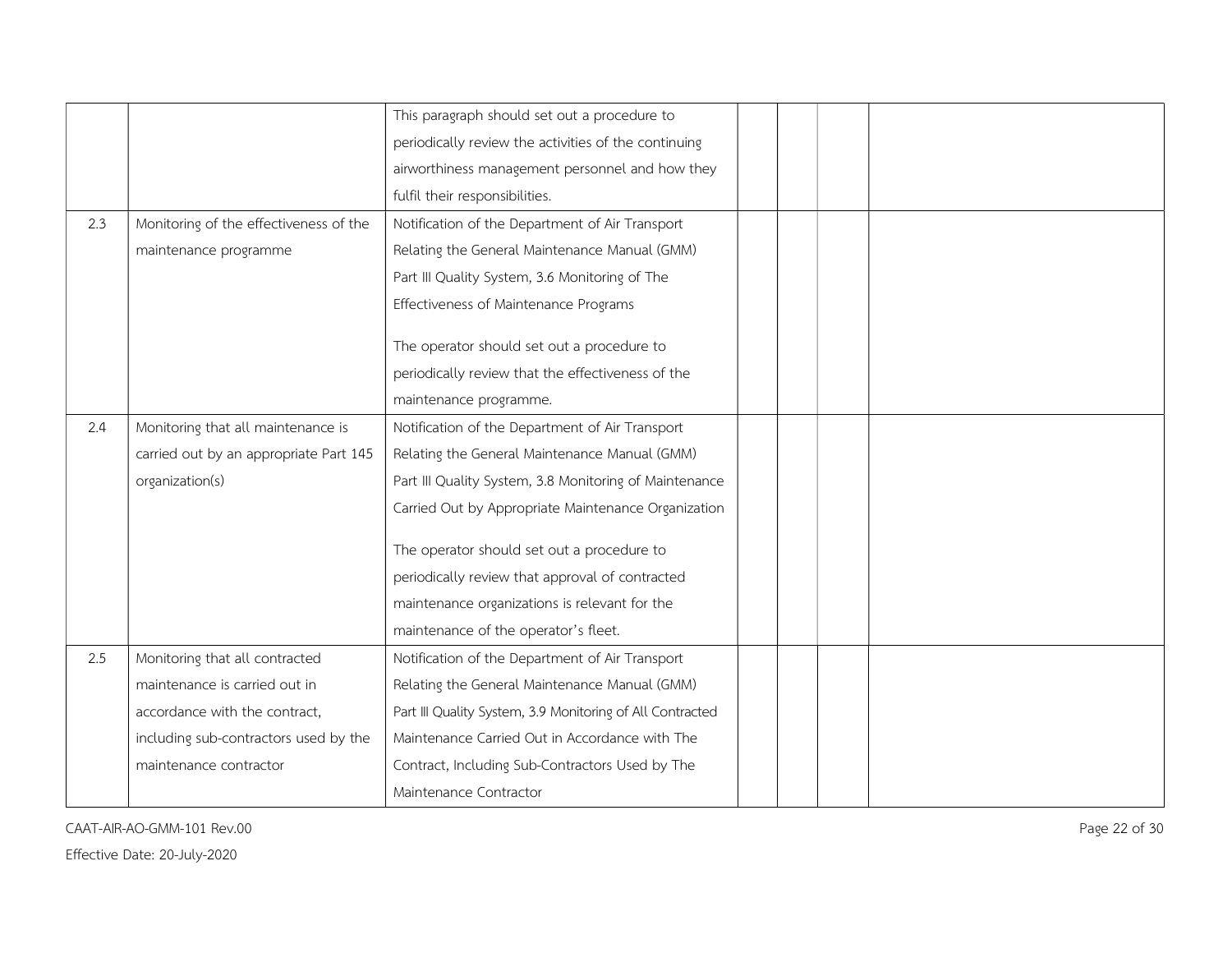|     |                                       | The operator should set out a procedure to              |
|-----|---------------------------------------|---------------------------------------------------------|
|     |                                       | periodically review that the continuing airworthiness   |
|     |                                       | management personnel are satisfied that all             |
|     |                                       | contracted maintenance is carried out in accordance     |
|     |                                       | with the contract.                                      |
| 2.6 | Quality audit personnel               | Notification of the Department of Air Transport         |
|     |                                       | Relating the General Maintenance Manual (GMM)           |
|     |                                       | Part III Quality System, 3.10 Quality Audit Personnel   |
|     |                                       |                                                         |
|     |                                       | The operator should establish the authorize             |
|     |                                       | procedure, required training and qualification          |
|     |                                       | standards for auditors.                                 |
| 2.7 | Safety Management System              |                                                         |
|     | 2.7.1 Is the SMS documented ?         | Air Operator Certificate Requirements (AOCR)            |
|     |                                       | Chapter 5, 10. SAFETY MANAGEMENT SYSTEM,                |
|     |                                       | The operator should implement a safety                  |
|     |                                       | management system acceptable to the CAAT that is        |
|     |                                       | based on the ICAO Doc 9859 Safety Management            |
|     |                                       | Manual.                                                 |
|     | 2.7.2 Does it identify who is manages | Air Operator Certificate Requirements (AOCR)            |
|     | the SMS                               | Chapter 5, 10. SAFETY MANAGEMENT SYSTEM,                |
|     |                                       |                                                         |
|     |                                       | The operator shall clearly define lines of safety       |
|     |                                       | accountability throughout the organization, including a |
|     |                                       | direct accountability for safety on the part of senior  |
|     |                                       | management.                                             |

CAAT-AIR-AO-GMM-101 Rev.00 Page 23 of 30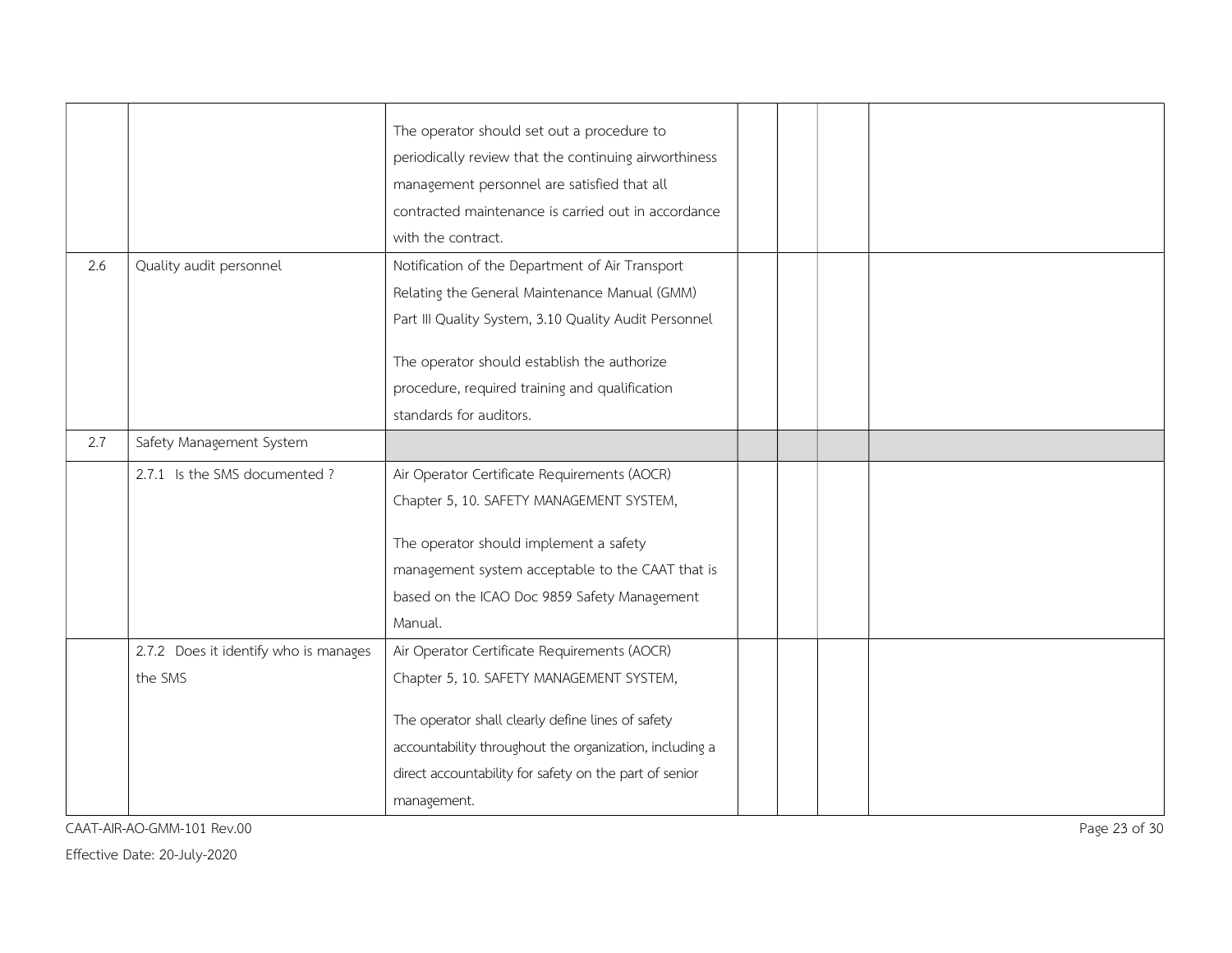|                | 2.7.3 Is there a hazard versus    | Air Operator Certificate Requirements (AOCR)            |                |   |     |                            |
|----------------|-----------------------------------|---------------------------------------------------------|----------------|---|-----|----------------------------|
|                | frequency matrix identified?      | Chapter 5, 10. SAFETY MANAGEMENT SYSTEM,                |                |   |     |                            |
|                |                                   | The operator should establish procedure and hazard      |                |   |     |                            |
|                |                                   |                                                         |                |   |     |                            |
|                |                                   | versus frequency matrix identified for identify risk.   |                |   |     |                            |
|                | 2.7.4 Is there a Risk register?   | Air Operator Certificate Requirements (AOCR)            |                |   |     |                            |
|                |                                   | Chapter 5, 10. SAFETY MANAGEMENT SYSTEM,                |                |   |     |                            |
|                |                                   | The operator should establish procedure and place       |                |   |     |                            |
|                |                                   | for department to list all hazards and risks associate  |                |   |     |                            |
|                |                                   | with maintenance or other.                              |                |   |     |                            |
|                | 2.7.5 Does it show mitigations to | Air Operator Certificate Requirements (AOCR)            |                |   |     |                            |
|                |                                   |                                                         |                |   |     |                            |
|                | reduce the risk effect?           | Chapter 5, 10. SAFETY MANAGEMENT SYSTEM,                |                |   |     |                            |
|                |                                   | The operator should establish procedure and method      |                |   |     |                            |
|                |                                   | show mitigations to reduce the risk effect.             |                |   |     |                            |
| $\overline{3}$ | <b>Contracted Maintenance</b>     | Reference                                               | $\overline{S}$ | U | N/A | Comment (Operator and AIR) |
| 3.1            | Maintenance contractor selection  | Notification of the Department of Air Transport         |                |   |     |                            |
|                | procedure                         | Relating the General Maintenance Manual (GMM)           |                |   |     |                            |
|                |                                   |                                                         |                |   |     |                            |
|                |                                   | Part III Quality System, 3.7 Maintenance Contractor     |                |   |     |                            |
|                |                                   | Selection Procedure                                     |                |   |     |                            |
|                |                                   | The operator should describe the procedures how to      |                |   |     |                            |
|                |                                   | operator select the maintenance contractor. (The        |                |   |     |                            |
|                |                                   | selection should base on Notification of the Department |                |   |     |                            |
|                |                                   | of Air Transport Relating to the Certificate of Repair  |                |   |     |                            |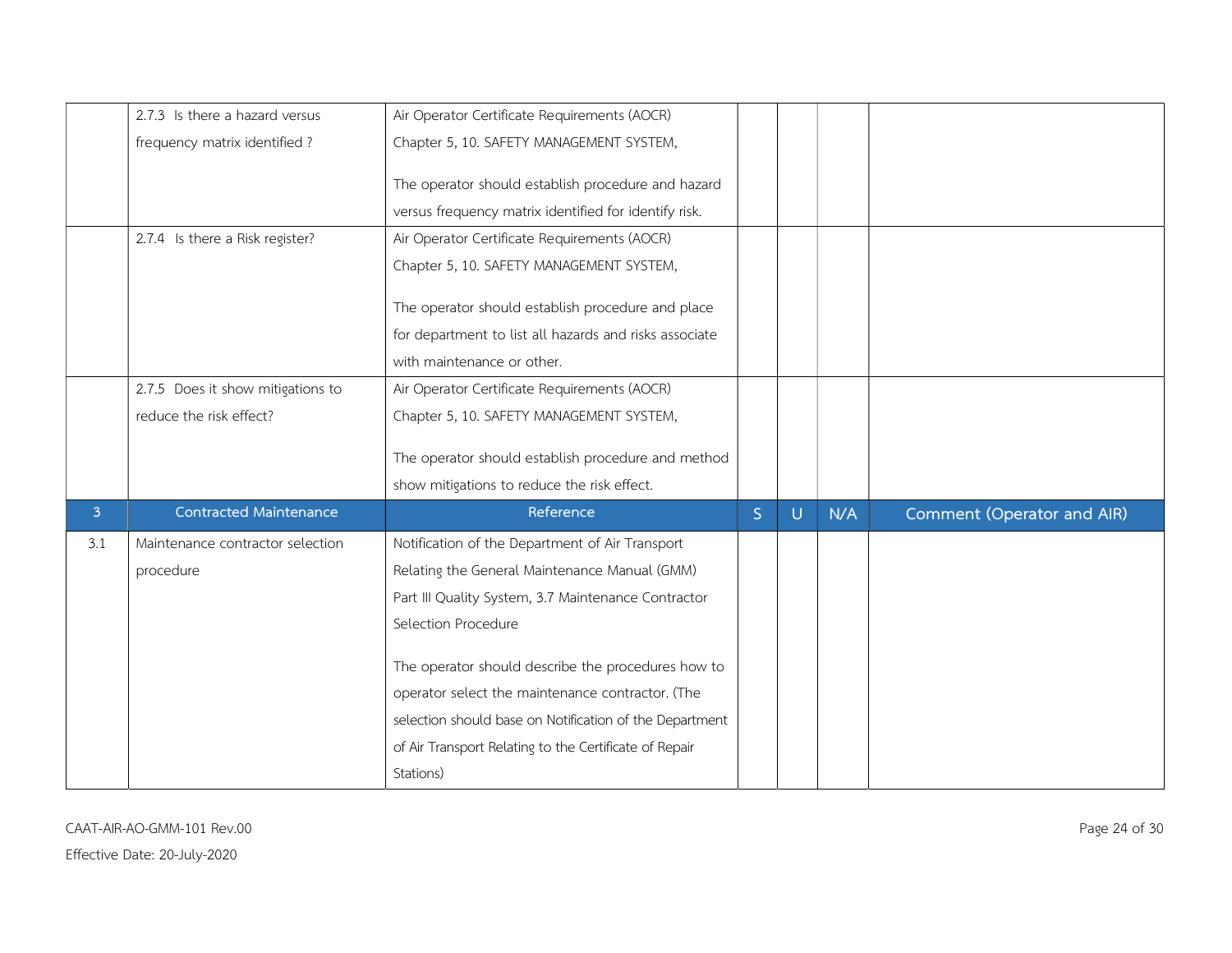| 3.2 | Quality Audit of Aircraft         | Air Operator Certificate Requirements (AOCR)<br>Chapter 8, 7. CONTRACTED OUT MAINTENANCE<br>The operator should set out the procedure when<br>performing a quality audit of an aircraft. It should set out<br>the differences between an airworthiness review and a<br>quality audit. |   |        |     |                            |
|-----|-----------------------------------|---------------------------------------------------------------------------------------------------------------------------------------------------------------------------------------------------------------------------------------------------------------------------------------|---|--------|-----|----------------------------|
| 4   | Certificate of Maintenance Review | Reference                                                                                                                                                                                                                                                                             | S | $\cup$ | N/A | Comment (Operator and AIR) |
|     | Procedures                        |                                                                                                                                                                                                                                                                                       |   |        |     |                            |
| 4.1 | Certificate of Maintenance Review | Notification of the Department of Air Transport                                                                                                                                                                                                                                       |   |        |     |                            |
|     | Staff (CMR Staff)                 | Relating the General Maintenance Manual (GMM)                                                                                                                                                                                                                                         |   |        |     |                            |
|     |                                   | Part IV Airworthiness Review Procedure,                                                                                                                                                                                                                                               |   |        |     |                            |
|     |                                   | 4.1 Airworthiness Review Staff                                                                                                                                                                                                                                                        |   |        |     |                            |
|     |                                   | The operator should establish the working procedures                                                                                                                                                                                                                                  |   |        |     |                            |
|     |                                   | for the assessment of the CMR staff. The assessment                                                                                                                                                                                                                                   |   |        |     |                            |
|     |                                   | address experience, qualification, training, etc.                                                                                                                                                                                                                                     |   |        |     |                            |
| 4.2 | Review of Aircraft Records        | Notification of the Department of Air Transport                                                                                                                                                                                                                                       |   |        |     |                            |
|     |                                   | Relating the General Maintenance Manual (GMM)                                                                                                                                                                                                                                         |   |        |     |                            |
|     |                                   | Part IV Airworthiness Review Procedure,                                                                                                                                                                                                                                               |   |        |     |                            |
|     |                                   | 4.2 Airworthiness Review Procedure                                                                                                                                                                                                                                                    |   |        |     |                            |
|     |                                   | The Operator should describe in detail the aircraft                                                                                                                                                                                                                                   |   |        |     |                            |
|     |                                   | records that are required to be reviewed during the                                                                                                                                                                                                                                   |   |        |     |                            |
|     |                                   | airworthiness review. The level of detail that to be                                                                                                                                                                                                                                  |   |        |     |                            |
|     |                                   | reviewed as well as the number of records that                                                                                                                                                                                                                                        |   |        |     |                            |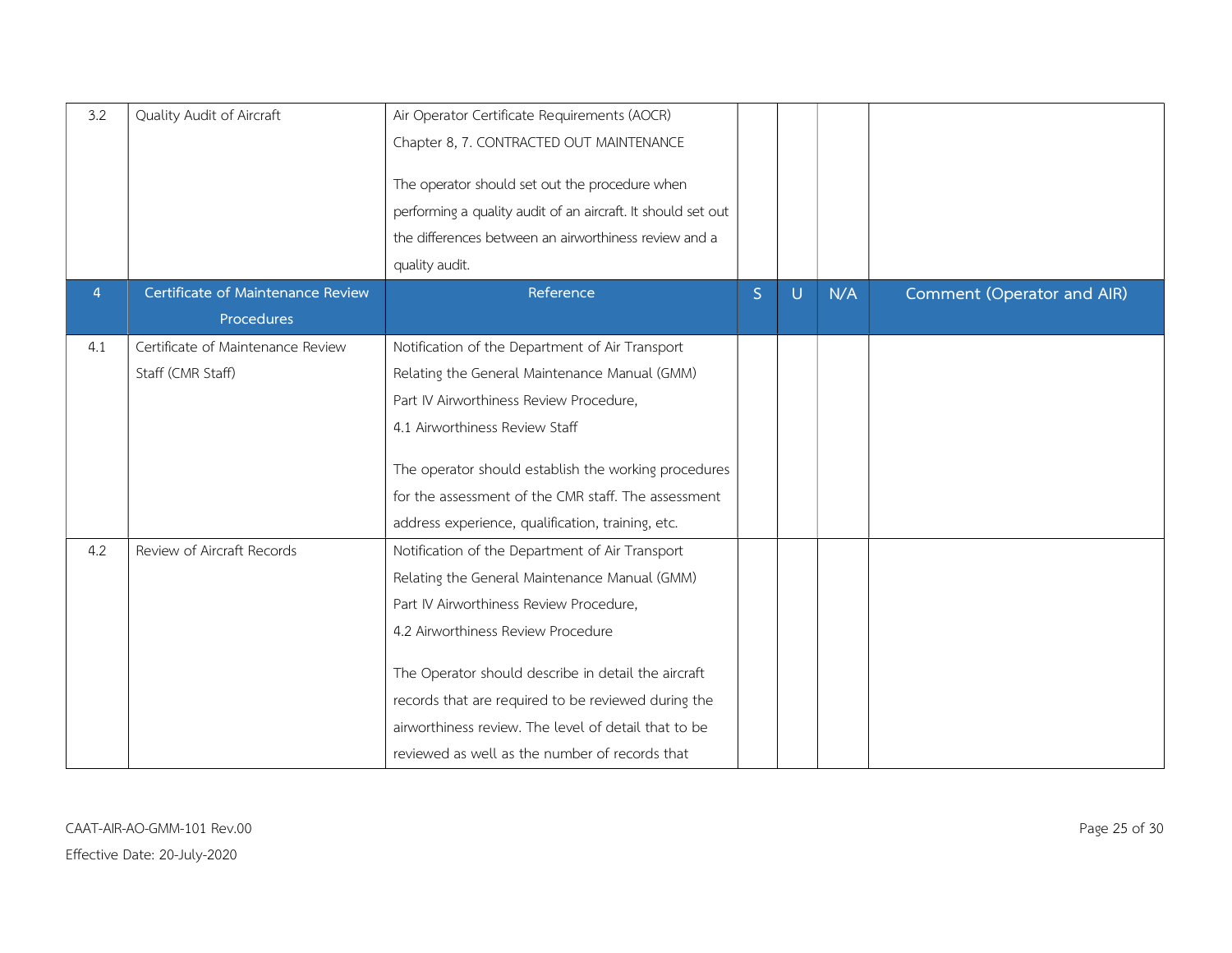|     |                                                        | needs to be reviewed during a sample check should                                                  |
|-----|--------------------------------------------------------|----------------------------------------------------------------------------------------------------|
|     |                                                        | be described.                                                                                      |
| 4.3 | Physical Survey                                        | Notification of the Department of Air Transport                                                    |
|     |                                                        | Relating the General Maintenance Manual (GMM)                                                      |
|     |                                                        | Part IV Airworthiness Review Procedure,                                                            |
|     |                                                        | 4.2 Airworthiness Review Procedure                                                                 |
|     |                                                        | The operator should describe how the physical                                                      |
|     |                                                        | survey needs to be performed. It should list the                                                   |
|     |                                                        | topics that need to be reviewed, the physical areas of                                             |
|     |                                                        | the aircraft to be inspected, which documents on                                                   |
|     |                                                        | board the aircraft need to be reviewed, etc.                                                       |
| 4.4 | Additional Procedures for                              | Notification of the Department of Air Transport                                                    |
|     | recommendations to the CAAT for the                    | Relating the General Maintenance Manual (GMM)                                                      |
|     | import of aircraft (e.g. CMR and                       | Part IV Airworthiness Review Procedure,                                                            |
|     | <b>Bridging Programmes)</b>                            | 4.2 Airworthiness Review Procedure                                                                 |
|     |                                                        | The operator should describe the additional task                                                   |
|     |                                                        | regarding the recommendation (e.g. bridging,                                                       |
|     |                                                        | Airworthiness Directive of CAAT, weight and balance                                                |
|     |                                                        | report requirement, etc.) for the issue of a certificate of                                        |
|     |                                                        | airworthiness in case of import of aircraft, etc.                                                  |
| 4.5 | Recommendations to CAAT for the                        | Recommendation                                                                                     |
|     | issue of Certificate of Airworthiness<br>every 3 years | The operator can stipulate the communication<br>process with the CAAT for result of Certificate of |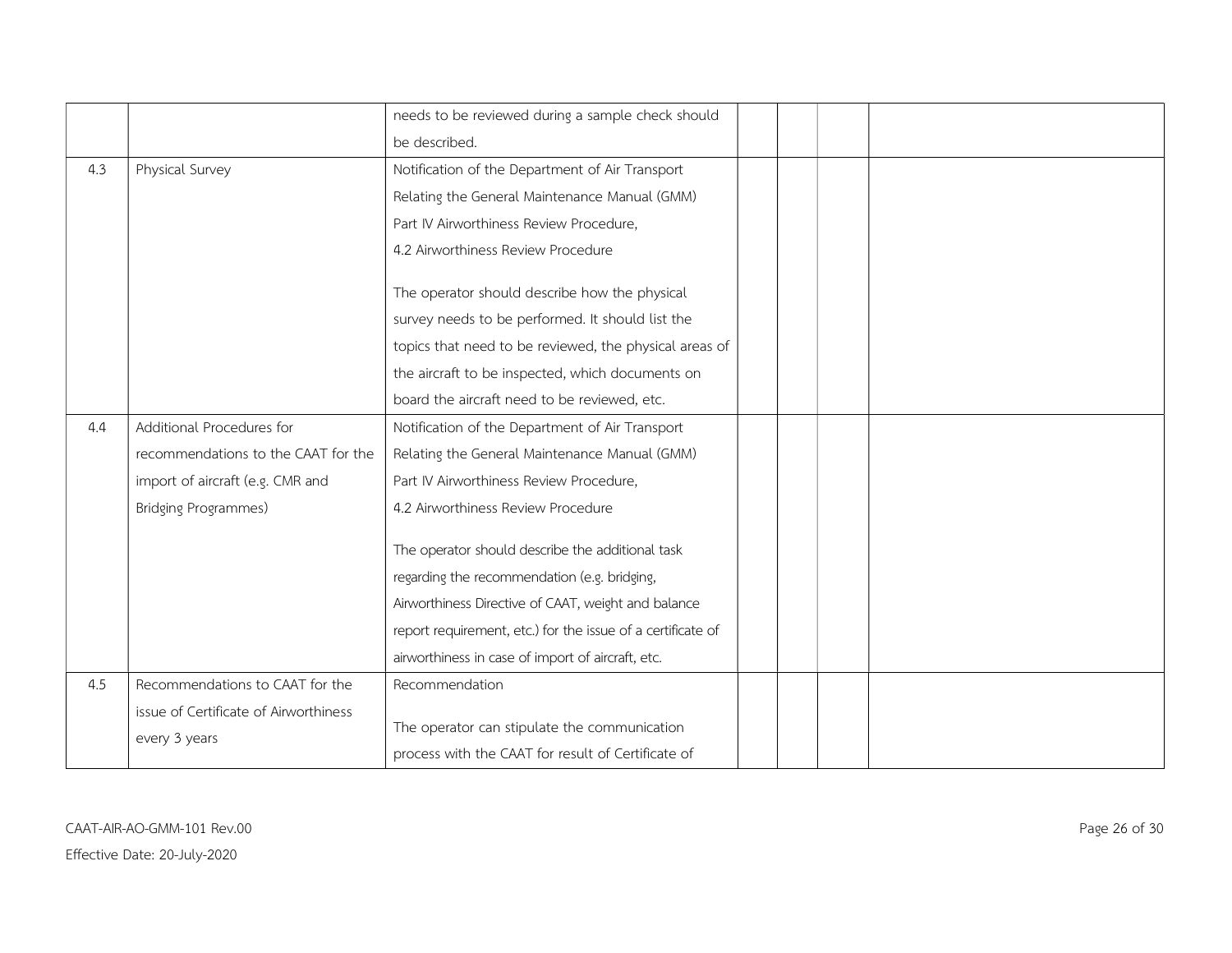|                |                                                                                                                                                                      | Maintenance Review in case of a recommendation for<br>the issue of a certificate of airworthiness.                                                                                                                                                                                                                                                    |   |   |     |                            |
|----------------|----------------------------------------------------------------------------------------------------------------------------------------------------------------------|-------------------------------------------------------------------------------------------------------------------------------------------------------------------------------------------------------------------------------------------------------------------------------------------------------------------------------------------------------|---|---|-----|----------------------------|
| 4.6            | Issue of Certificates of Maintenance<br>Review (CMRs)                                                                                                                | Notification of the Department of Air Transport<br>Relating the General Maintenance Manual (GMM)<br>Part IV Airworthiness Review Procedure,<br>4.2 Airworthiness Review Procedure<br>The operator should set out the procedure for issue<br>of certificate of maintenance review.                                                                     |   |   |     |                            |
| 4.7            | Certificate of maintenance review<br>(CMR) records, responsibilities,<br>retention, access                                                                           | Notification of the Department of Air Transport<br>Relating the General Maintenance Manual (GMM)<br>Part IV Airworthiness Review Procedure,<br>4.2 Airworthiness Review Procedure<br>The Operator should describe how records are kept,<br>duration of record keeping, location where records<br>are stored, access to records, and responsibilities. |   |   |     |                            |
| 5 <sup>1</sup> | Maintenance Perform by AOC in<br>Accordance with the GMM                                                                                                             | Reference                                                                                                                                                                                                                                                                                                                                             | S | U | N/A | Comment (Operator and AIR) |
| 5.1            | Does the General Maintenance Manual<br>(GMM) specify the scope of the<br>maintenance? Restricted up to Check A,<br>and no on wing maintenance of major<br>appliances | Air Operator Certificate Requirements (AOCR)<br>Chapter 8, 2. GENERAL MAINTENANCE MANUAL<br>The operator shall develop a GMM with the scope of<br>the maintenance performed by the Air Operator<br>Certificate (AOC) that shall be complied with AOCR<br>Chapter 8.                                                                                   |   |   |     |                            |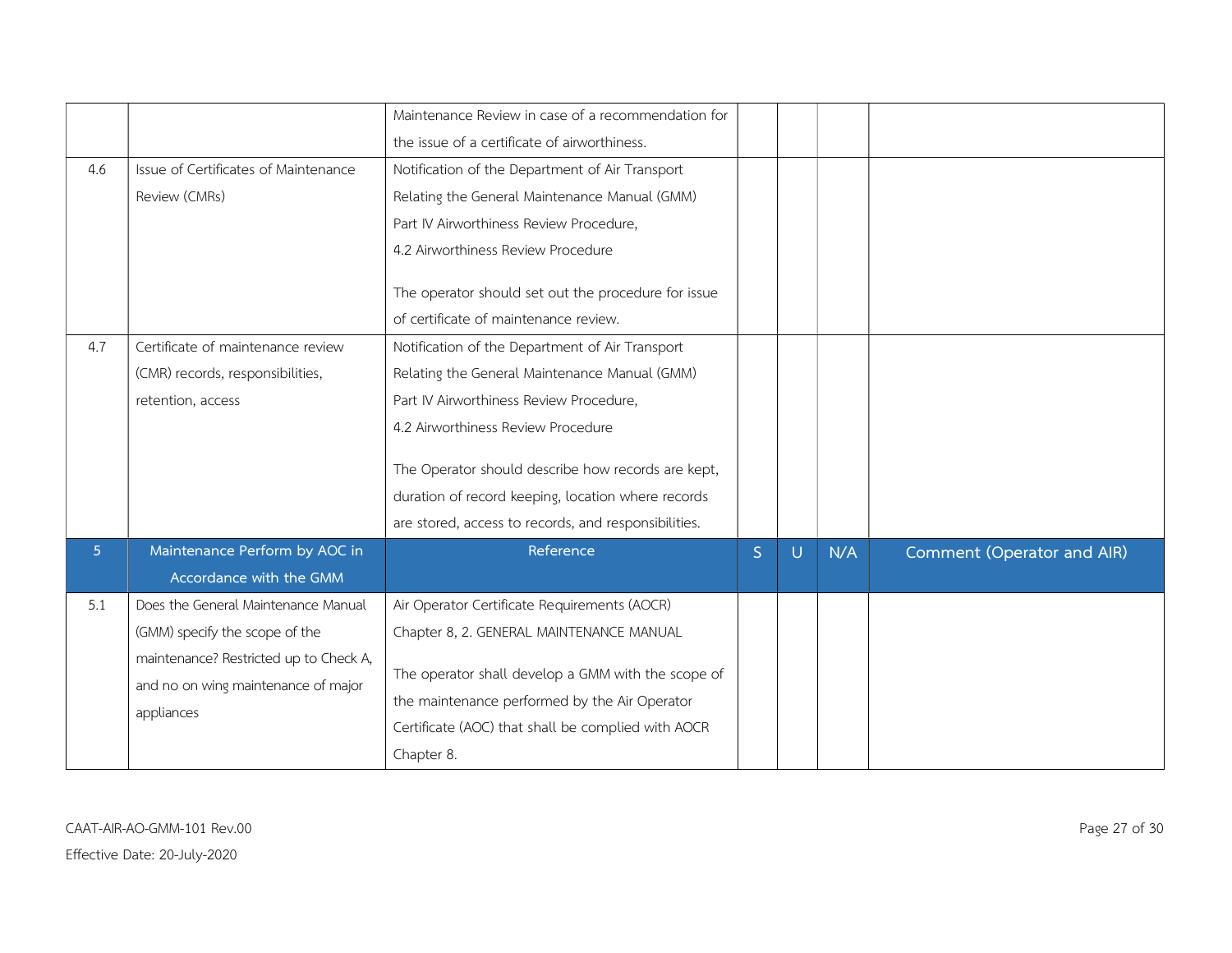| 5.2 | Person responsible for the              | Air Operator Certificate Requirements (AOCR)            |
|-----|-----------------------------------------|---------------------------------------------------------|
|     | maintenance activity                    | Chapter 8, 4. PERSONNEL                                 |
|     |                                         |                                                         |
|     |                                         | The operator shall describe who is responsible for the  |
|     |                                         | maintenance activity.                                   |
| 5.3 | Maintenance personal qualification      | Air Operator Certificate Requirements (AOCR)            |
|     | and training                            | Chapter 8, 6. STAFF STANDARDS AND TRAINING              |
|     |                                         |                                                         |
|     |                                         | The operator shall establish the required qualification |
|     |                                         | and training standards maintenance personal.            |
| 5.4 | Tooling                                 | Air Operator Certificate Requirements (AOCR)            |
|     |                                         | Chapter 8, 9. MAINTENANCE FACILITIES                    |
|     |                                         | The operator shall describe the tooling that            |
|     |                                         |                                                         |
|     |                                         | appropriate with the scope of the maintenance.          |
| 5.5 | Access to Maintenance data              | Air Operator Certificate Requirements (AOCR)            |
|     | (AMP, AMM, S/Bs, SILs etc)              | Chapter 8, 8.11 Instructions to Maintenance Personnel   |
|     |                                         | The operator should describe how the maintenance        |
|     |                                         | personal has access to maintenance data.                |
| 5.6 | Persons who can sign a Certificate of   | Air Operator Certificate Requirements (AOCR)            |
|     | release to service (CRS)                | Chapter 8, 4. PERSONNEL, 5. STAFF STRENGTHS,            |
|     |                                         |                                                         |
|     |                                         | The operator should describe the qualification and      |
|     |                                         | experience for the maintenance personal who can         |
|     |                                         | sign a certificate of release to service (CRS).         |
| 5.7 | Procedures for completing a Certificate | Air Operator Certificate Requirements (AOCR)            |
|     | of release to service (CRS)             | Chapter 8, 8. AIRWORTHINESS CONTROL PROCEDURES          |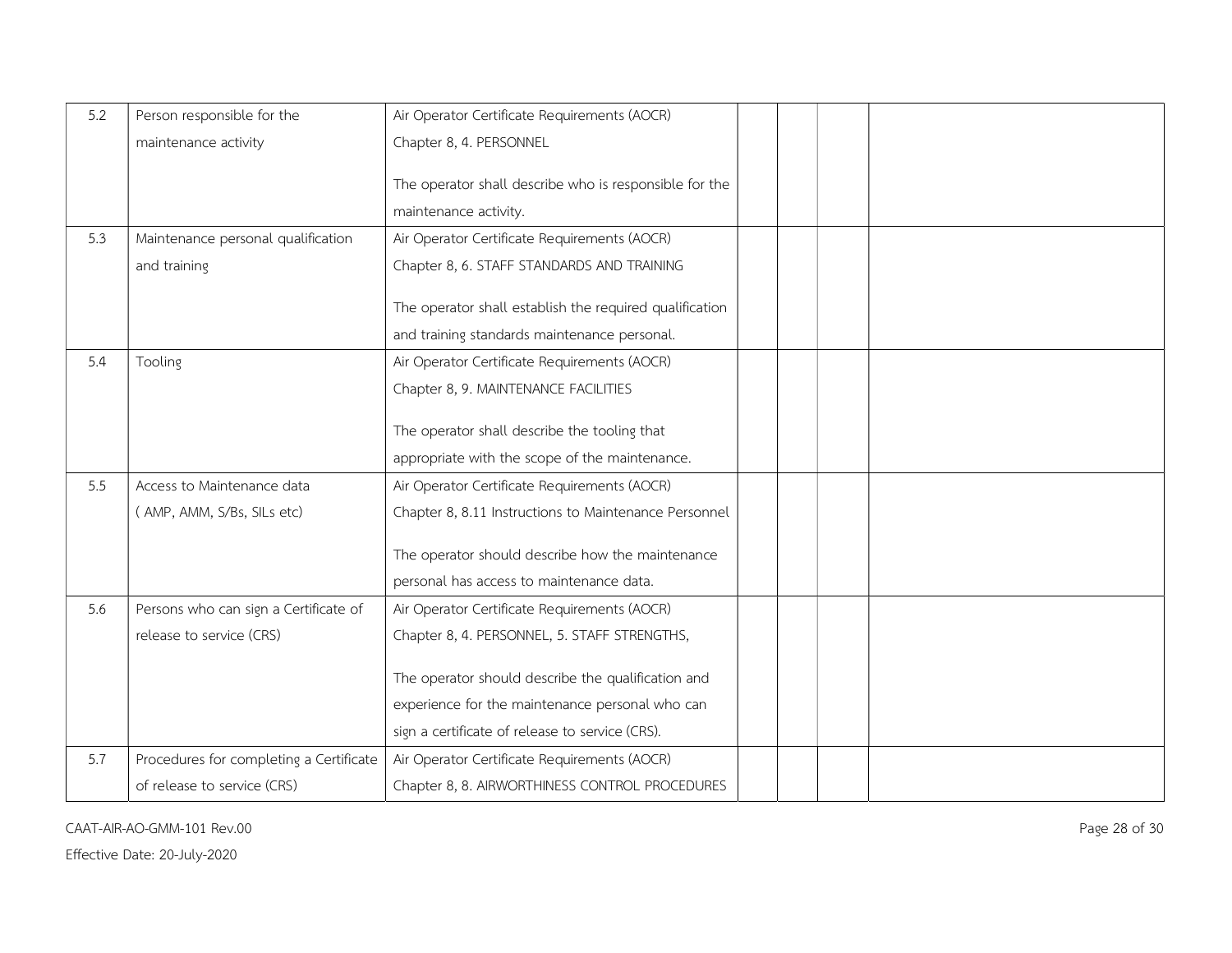|                |                                    | The operator should set out the procedure when the<br>performing a Certificate of release to service (CRS) of<br>an aircraft. |   |   |     |                            |
|----------------|------------------------------------|-------------------------------------------------------------------------------------------------------------------------------|---|---|-----|----------------------------|
| 6 <sup>1</sup> | Appendices                         | Reference                                                                                                                     | S | U | N/A | Comment (Operator and AIR) |
| 6.1            | Sample Documents                   | Notification of the Department of Air Transport                                                                               |   |   |     |                            |
|                |                                    | Relating the General Maintenance Manual (GMM)                                                                                 |   |   |     |                            |
|                |                                    | Part V Appendices, 5.1 Sample Document                                                                                        |   |   |     |                            |
|                |                                    | The operator should add sample document that used                                                                             |   |   |     |                            |
|                |                                    | by maintenance person such as Aircraft Logbook Form,                                                                          |   |   |     |                            |
|                |                                    | Defect Report Form, Require Material Form etc in                                                                              |   |   |     |                            |
|                |                                    | appendices of GMM.                                                                                                            |   |   |     |                            |
| 6.2            | List of Certificate of Maintenance | Notification of the Department of Air Transport                                                                               |   |   |     |                            |
|                | Review Staff (CMR staff)           | Relating the General Maintenance Manual (GMM)                                                                                 |   |   |     |                            |
|                |                                    | Part V Appendices, 5.2 List of Airworthiness Review Staff                                                                     |   |   |     |                            |
|                |                                    | The operator should add List of Certificate of                                                                                |   |   |     |                            |
|                |                                    | Maintenance Review Staff (CMR staff) in appendices of                                                                         |   |   |     |                            |
|                |                                    | GMM.                                                                                                                          |   |   |     |                            |
| 6.3            | List of Sub-Contractors            | Notification of the Department of Air Transport                                                                               |   |   |     |                            |
|                |                                    | Relating the General Maintenance Manual (GMM)                                                                                 |   |   |     |                            |
|                |                                    | Part V Appendices, 5.3 List of Sub-Contractors                                                                                |   |   |     |                            |
|                |                                    | The operator should add List of subcontractors in<br>appendices of GMM.                                                       |   |   |     |                            |